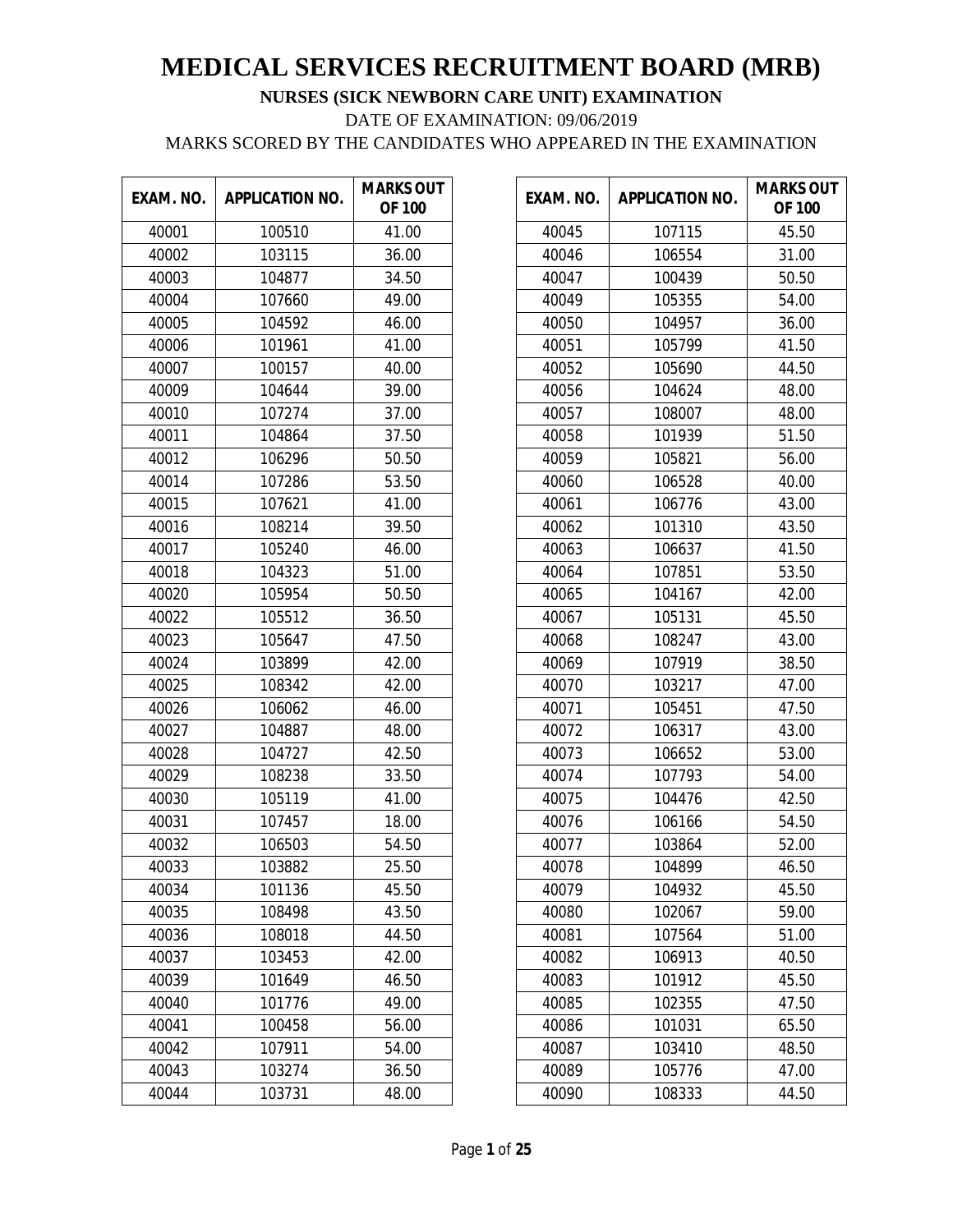| EXAM. NO. | <b>APPLICATION NO.</b> | <b>MARKS OUT</b><br><b>OF 100</b> |
|-----------|------------------------|-----------------------------------|
| 40091     | 104291                 | 46.00                             |
| 40092     | 105453                 | 29.50                             |
| 40093     | 107807                 | 42.00                             |
| 40094     | 103774                 | 33.00                             |
| 40095     | 106782                 | 41.00                             |
| 40096     | 105720                 | 40.00                             |
| 40097     | 100268                 | 40.00                             |
| 40098     | 107956                 | 40.50                             |
| 40099     | 105306                 | 48.00                             |
| 40100     | 103393                 | 49.00                             |
| 40103     | 104462                 | 56.00                             |
| 40106     | 104954                 | 42.00                             |
| 40107     | 107295                 | 48.00                             |
| 40108     | 101641                 | 29.50                             |
| 40109     | 104565                 | 54.00                             |
| 40110     | 102684                 | 32.00                             |
| 40111     | 106396                 | 36.50                             |
| 40112     | 104847                 | 38.50                             |
| 40113     | 106303                 | 39.50                             |
| 40114     | 100999                 | 48.00                             |
| 40115     | 108123                 | 44.00                             |
| 40116     | 106193                 | 52.50                             |
| 40117     | 102362                 | 50.50                             |
| 40118     | 108184                 | 53.50                             |
| 40119     | 104130                 | 47.50                             |
| 40120     | 105810                 | 51.50                             |
| 40121     | 103442                 | 33.00                             |
| 40122     | 104062                 | 49.00                             |
| 40123     | 103063                 | 49.50                             |
| 40124     | 105760                 | 47.50                             |
| 40126     | 107962                 | 47.50                             |
| 40128     | 105724                 | 53.50                             |
| 40129     | 101153                 | 41.00                             |
| 40130     | 104053                 | 42.50                             |
| 40131     | 101269                 | 48.50                             |
| 40132     | 100779                 | 50.50                             |
| 40133     | 101229                 | 50.00                             |
| 40134     | 103421                 | 33.50                             |
| 40135     | 105682                 | 42.00                             |

| EXAM. NO. | <b>APPLICATION NO.</b> | <b>MARKS OUT</b><br><b>OF 100</b> |
|-----------|------------------------|-----------------------------------|
| 40136     | 105521                 | 43.00                             |
| 40137     | 107855                 | 46.00                             |
| 40140     | 103991                 | 54.00                             |
| 40142     | 105277                 | 56.50                             |
| 40143     | 101778                 | 52.00                             |
| 40145     | 105077                 | 46.00                             |
| 40146     | 106228                 | 44.50                             |
| 40149     | 106265                 | 54.50                             |
| 40150     | 104458                 | 50.00                             |
| 40151     | 101849                 | 32.00                             |
| 40152     | 108298                 | 34.50                             |
| 40154     | 106719                 | 53.50                             |
| 40155     | 105899                 | 43.00                             |
| 40156     | 107781                 | 47.00                             |
| 40157     | 104928                 | 37.50                             |
| 40158     | 107121                 | 53.00                             |
| 40159     | 104665                 | 51.50                             |
| 40160     | 101280                 | 41.50                             |
| 40161     | 100485                 | 58.00                             |
| 40162     | 107608                 | 41.00                             |
| 40163     | 107330                 | 40.00                             |
| 40165     | 107069                 | 57.00                             |
| 40166     | 100535                 | 38.00                             |
| 40167     | 101734                 | 53.50                             |
| 40169     | 103394                 | 43.00                             |
| 40170     | 103606                 | 48.00                             |
| 40171     | 106876                 | 25.00                             |
| 40173     | 101670                 | 45.00                             |
| 40174     | 104148                 | 45.50                             |
| 40175     | 108155                 | 41.00                             |
| 40176     | 101172                 | 38.50                             |
| 40177     | 108054                 | 50.00                             |
| 40178     | 105784                 | 48.00                             |
| 40179     | 106714                 | 52.00                             |
| 40181     | 102808                 | 47.50                             |
| 40183     | 105204                 | 54.00                             |
| 40184     | 102906                 | 37.00                             |
| 40185     | 104081                 | 44.00                             |
| 40186     | 104766                 | 54.50                             |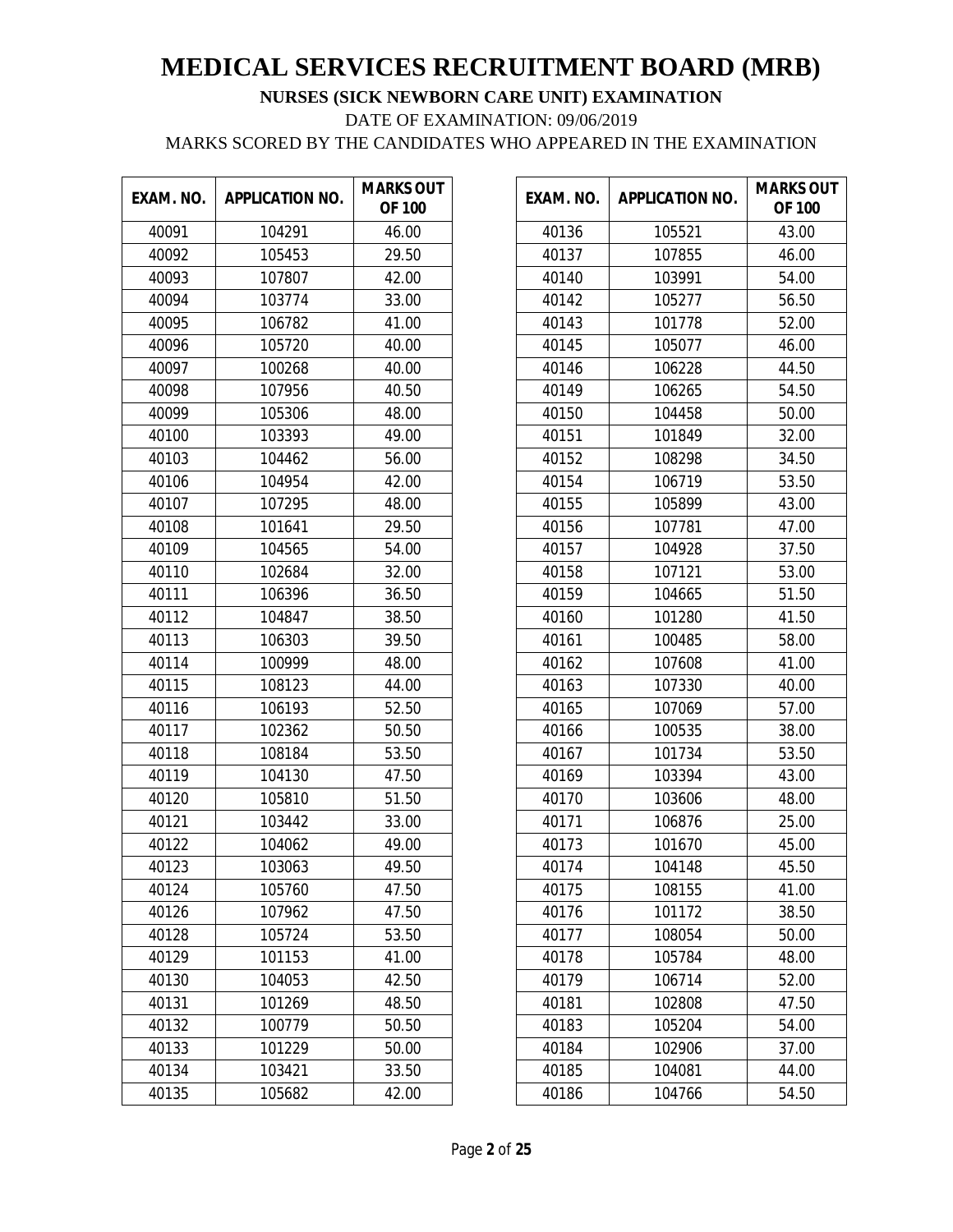| EXAM. NO. | <b>APPLICATION NO.</b> | <b>MARKS OUT</b><br><b>OF 100</b> |
|-----------|------------------------|-----------------------------------|
| 40188     | 106269                 | 40.50                             |
| 40190     | 106811                 | 52.00                             |
| 40193     | 106815                 | 36.50                             |
| 40194     | 104407                 | 49.50                             |
| 40196     | 104594                 | 53.50                             |
| 40197     | 101210                 | 47.00                             |
| 40198     | 104439                 | 40.50                             |
| 40199     | 105087                 | 44.00                             |
| 40200     | 103318                 | 34.50                             |
| 40201     | 104134                 | 57.00                             |
| 40202     | 102737                 | 52.00                             |
| 40203     | 104577                 | 46.50                             |
| 40204     | 105689                 | 48.50                             |
| 40205     | 100057                 | 55.50                             |
| 40206     | 103370                 | 37.50                             |
| 40207     | 105607                 | 42.00                             |
| 40208     | 107556                 | 54.00                             |
| 40209     | 103548                 | 37.00                             |
| 40210     | 100008                 | 47.50                             |
| 40211     | 101072                 | 48.00                             |
| 40212     | 106901                 | 46.50                             |
| 40213     | 108499                 | 37.00                             |
| 40215     | 104230                 | 54.00                             |
| 40216     | 100143                 | 48.00                             |
| 40217     | 102113                 | 51.50                             |
| 40218     | 105530                 | 40.00                             |
| 40219     | 106987                 | 52.50                             |
| 40220     | 105809                 | 55.00                             |
| 40222     | 104006                 | 41.50                             |
| 40223     | 100226                 | 41.50                             |
| 40224     | 100253                 | 54.00                             |
| 40225     | 103330                 | 47.50                             |
| 40227     | 104891                 | 42.50                             |
| 40228     | 106106                 | 36.00                             |
| 40230     | 105010                 | 37.00                             |
| 40231     | 106524                 | 50.00                             |
| 40232     | 107558                 | 40.50                             |
| 40233     | 105060                 | 45.50                             |
| 40234     | 105301                 | 34.50                             |

| EXAM. NO. | <b>APPLICATION NO.</b> | <b>MARKS OUT</b><br><b>OF 100</b> |
|-----------|------------------------|-----------------------------------|
| 40235     | 106122                 | 35.50                             |
| 40237     | 104963                 | 57.50                             |
| 40238     | 106589                 | 58.00                             |
| 40239     | 103799                 | 30.50                             |
| 40240     | 104917                 | 51.00                             |
| 40242     | 106825                 | 56.50                             |
| 40243     | 108472                 | 52.50                             |
| 40245     | 101420                 | 45.50                             |
| 40246     | 103560                 | 49.00                             |
| 40247     | 105028                 | 62.00                             |
| 40248     | 102059                 | 32.50                             |
| 40250     | 104694                 | 47.50                             |
| 40252     | 108539                 | 42.00                             |
| 40253     | 101723                 | 36.50                             |
| 40254     | 107240                 | 43.00                             |
| 40255     | 104511                 | 43.50                             |
| 40256     | 107577                 | 48.00                             |
| 40258     | 105027                 | 44.00                             |
| 40259     | 107800                 | 52.00                             |
| 40260     | 108164                 | 26.00                             |
| 40261     | 101204                 | 54.50                             |
| 40262     | 100887                 | 41.00                             |
| 40264     | 104772                 | 45.00                             |
| 40265     | 102768                 | 40.50                             |
| 40266     | 105043                 | 41.50                             |
| 40267     | 103426                 | 34.00                             |
| 40268     | 108368                 | 59.50                             |
| 40269     | 106090                 | 51.50                             |
| 40270     | 108206                 | 36.50                             |
| 40271     | 101369                 | 32.50                             |
| 40272     | 106374                 | 40.50                             |
| 40273     | 107232                 | 48.50                             |
| 40274     | 103771                 | 42.00                             |
| 40275     | 106891                 | 43.00                             |
| 40276     | 104494                 | 39.50                             |
| 40277     | 106895                 | 41.00                             |
| 40279     | 103303                 | 61.00                             |
| 40280     | 104428                 | 48.50                             |
| 40281     | 101613                 | 48.00                             |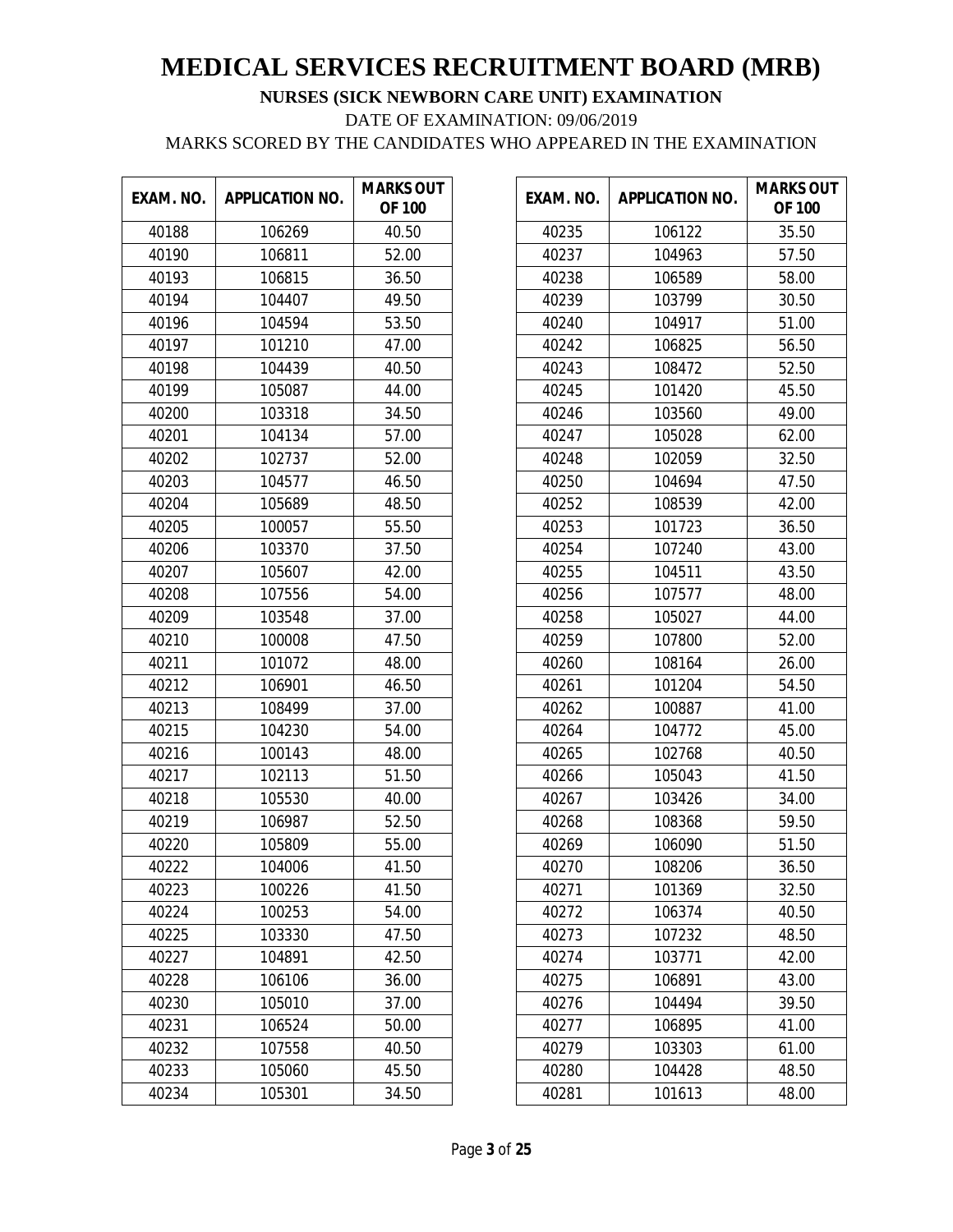| EXAM. NO. | <b>APPLICATION NO.</b> | <b>MARKS OUT</b><br><b>OF 100</b> |
|-----------|------------------------|-----------------------------------|
| 40282     | 104184                 | 37.00                             |
| 40284     | 100160                 | 49.00                             |
| 40286     | 106549                 | 40.00                             |
| 40287     | 102350                 | 41.50                             |
| 40289     | 103714                 | 30.00                             |
| 40290     | 103160                 | 39.00                             |
| 40291     | 104933                 | 60.00                             |
| 40292     | 103999                 | 51.00                             |
| 40296     | 101206                 | 49.00                             |
| 40297     | 105022                 | 56.00                             |
| 40298     | 108196                 | 39.00                             |
| 40299     | 106989                 | 52.00                             |
| 40300     | 105694                 | 41.50                             |
| 40302     | 101603                 | 51.50                             |
| 40303     | 105242                 | 46.50                             |
| 40304     | 104069                 | 36.00                             |
| 40305     | 103785                 | 55.50                             |
| 40306     | 108016                 | 24.50                             |
| 40307     | 106295                 | 45.00                             |
| 40308     | 107204                 | 35.00                             |
| 40309     | 104457                 | 47.50                             |
| 40313     | 106594                 | 55.00                             |
| 40314     | 106684                 | 42.00                             |
| 40315     | 106905                 | 49.00                             |
| 40316     | 104543                 | 31.50                             |
| 40317     | 101922                 | 48.50                             |
| 40318     | 105842                 | 48.50                             |
| 40322     | 105162                 | 53.00                             |
| 40323     | 105267                 | 51.00                             |
| 40324     | 101467                 | 39.00                             |
| 40325     | 106791                 | 42.50                             |
| 40326     | 105038                 | 51.50                             |
| 40327     | 107513                 | 48.50                             |
| 40328     | 102599                 | 48.00                             |
| 40329     | 103488                 | 41.00                             |
| 40330     | 105300                 | 48.00                             |
| 40331     | 104614                 | 39.50                             |
| 40332     | 102125                 | 58.50                             |
| 40333     | 105772                 | 36.50                             |

| EXAM. NO. | <b>APPLICATION NO.</b> | <b>MARKS OUT</b><br><b>OF 100</b> |
|-----------|------------------------|-----------------------------------|
| 40334     | 106950                 | 42.00                             |
| 40335     | 105927                 | 45.50                             |
| 40336     | 104815                 | 26.00                             |
| 40337     | 107847                 | 42.50                             |
| 40338     | 103222                 | 48.50                             |
| 40340     | 107205                 | 44.50                             |
| 40341     | 106516                 | 41.50                             |
| 40342     | 107878                 | 56.50                             |
| 40343     | 100631                 | 55.50                             |
| 40344     | 100545                 | 45.00                             |
| 40345     | 105991                 | 36.50                             |
| 40346     | 106231                 | 47.00                             |
| 40347     | 105755                 | 43.00                             |
| 40348     | 105023                 | 39.00                             |
| 40350     | 108365                 | 47.50                             |
| 40353     | 107434                 | 31.50                             |
| 40354     | 104966                 | 50.00                             |
| 40356     | 104785                 | 46.50                             |
| 40357     | 103220                 | 51.00                             |
| 40358     | 103206                 | 48.50                             |
| 40359     | 101917                 | 44.50                             |
| 40360     | 106029                 | 56.00                             |
| 40361     | 106422                 | 47.50                             |
| 40362     | 108190                 | 54.50                             |
| 40363     | 106654                 | 32.50                             |
| 40364     | 105201                 | 55.50                             |
| 40366     | 103936                 | 33.50                             |
| 40367     | 104260                 | 56.00                             |
| 40368     | 103810                 | 52.50                             |
| 40369     | 108493                 | 41.50                             |
| 40370     | 108097                 | 48.00                             |
| 40372     | 107026                 | 56.50                             |
| 40373     | 107907                 | 41.00                             |
| 40374     | 105158                 | 58.00                             |
| 40376     | 107870                 | 39.00                             |
| 40378     | 104416                 | 37.50                             |
| 40379     | 108035                 | 53.00                             |
| 40380     | 103887                 | 46.50                             |
| 40381     | 106488                 | 52.50                             |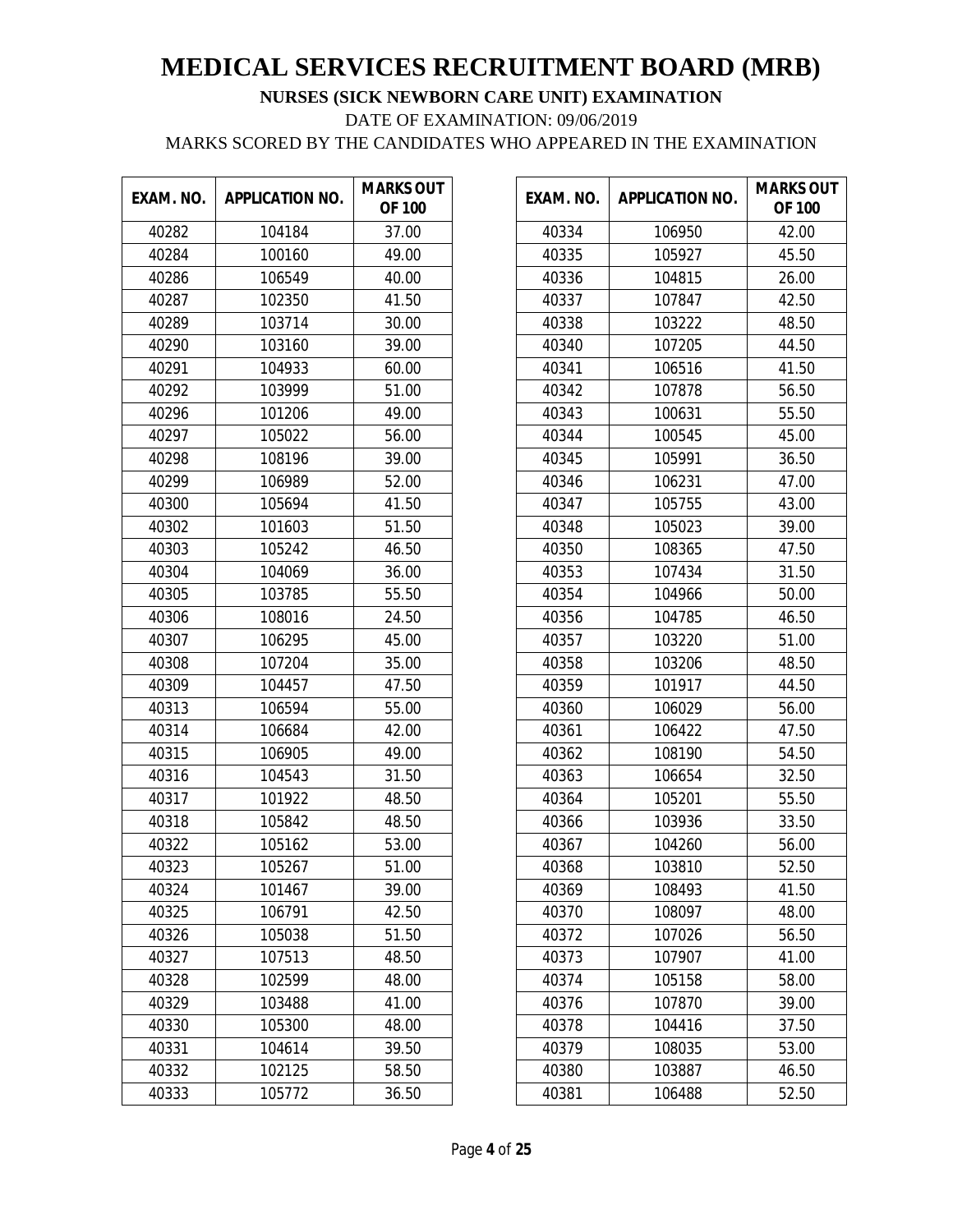| EXAM. NO. | <b>APPLICATION NO.</b> | <b>MARKS OUT</b><br><b>OF 100</b> |
|-----------|------------------------|-----------------------------------|
| 40382     | 107666                 | 39.00                             |
| 40383     | 103985                 | 46.50                             |
| 40384     | 106284                 | 29.00                             |
| 40386     | 102285                 | 49.00                             |
| 40387     | 107568                 | 51.00                             |
| 40388     | 101011                 | 48.50                             |
| 40389     | 105190                 | 36.50                             |
| 40390     | 107299                 | 47.00                             |
| 40392     | 106621                 | 53.00                             |
| 40394     | 102448                 | 46.00                             |
| 40395     | 107910                 | 48.50                             |
| 40396     | 105757                 | 30.50                             |
| 40398     | 101293                 | 35.50                             |
| 40400     | 107025                 | 42.50                             |
| 40401     | 108186                 | 51.50                             |
| 40402     | 106019                 | 40.50                             |
| 40403     | 106513                 | 47.00                             |
| 40404     | 106429                 | 42.50                             |
| 40405     | 104418                 | 47.00                             |
| 40406     | 106304                 | 37.00                             |
| 40407     | 107113                 | 46.50                             |
| 40408     | 104955                 | 48.50                             |
| 40409     | 103898                 | 55.50                             |
| 40410     | 107829                 | 49.50                             |
| 40411     | 101840                 | 39.50                             |
| 40412     | 101626                 | 54.50                             |
| 40413     | 100181                 | 49.50                             |
| 40414     | 105026                 | 51.50                             |
| 40415     | 101419                 | 30.00                             |
| 40417     | 106541                 | 48.00                             |
| 40418     | 105572                 | 53.00                             |
| 40419     | 102525                 | 43.00                             |
| 40420     | 106569                 | 35.50                             |
| 40421     | 105639                 | 36.00                             |
| 40422     | 106611                 | 47.50                             |
| 40423     | 101853                 | 43.00                             |
| 40424     | 105984                 | 43.00                             |
| 40425     | 106759                 | 40.00                             |
| 40427     | 105853                 | 44.00                             |

| EXAM. NO. | <b>APPLICATION NO.</b> | <b>MARKS OUT</b><br><b>OF 100</b> |
|-----------|------------------------|-----------------------------------|
| 40428     | 106380                 | 48.00                             |
| 40429     | 106451                 | 45.50                             |
| 40430     | 103939                 | 40.00                             |
| 40431     | 106287                 | 43.50                             |
| 40433     | 104748                 | 36.00                             |
| 40435     | 106943                 | 53.00                             |
| 40436     | 105181                 | 43.00                             |
| 40438     | 106665                 | 40.00                             |
| 40439     | 102022                 | 44.50                             |
| 40440     | 104332                 | 54.00                             |
| 40441     | 104324                 | 39.50                             |
| 40444     | 104001                 | 32.50                             |
| 40445     | 103926                 | 58.50                             |
| 40446     | 107122                 | 30.00                             |
| 40448     | 103214                 | 48.50                             |
| 40451     | 104135                 | 38.00                             |
| 40452     | 105667                 | 33.00                             |
| 40453     | 106523                 | 59.50                             |
| 40454     | 104079                 | 47.50                             |
| 40455     | 101053                 | 46.00                             |
| 40456     | 101990                 | 58.00                             |
| 40457     | 106534                 | 51.50                             |
| 40458     | 102963                 | 45.50                             |
| 40459     | 104064                 | 56.00                             |
| 40460     | 104401                 | 53.00                             |
| 40461     | 104611                 | 38.00                             |
| 40463     | 105066                 | 36.50                             |
| 40466     | 107298                 | 52.00                             |
| 40467     | 105979                 | 49.00                             |
| 40468     | 106585                 | 47.50                             |
| 40469     | 106349                 | 48.50                             |
| 40470     | 104956                 | 52.50                             |
| 40472     | 105665                 | 39.00                             |
| 40473     | 103589                 | 54.00                             |
| 40474     | 105125                 | 37.50                             |
| 40475     | 106280                 | 39.00                             |
| 40476     | 107976                 | 47.50                             |
| 40477     | 106078                 | 61.00                             |
| 40478     | 102928                 | 40.50                             |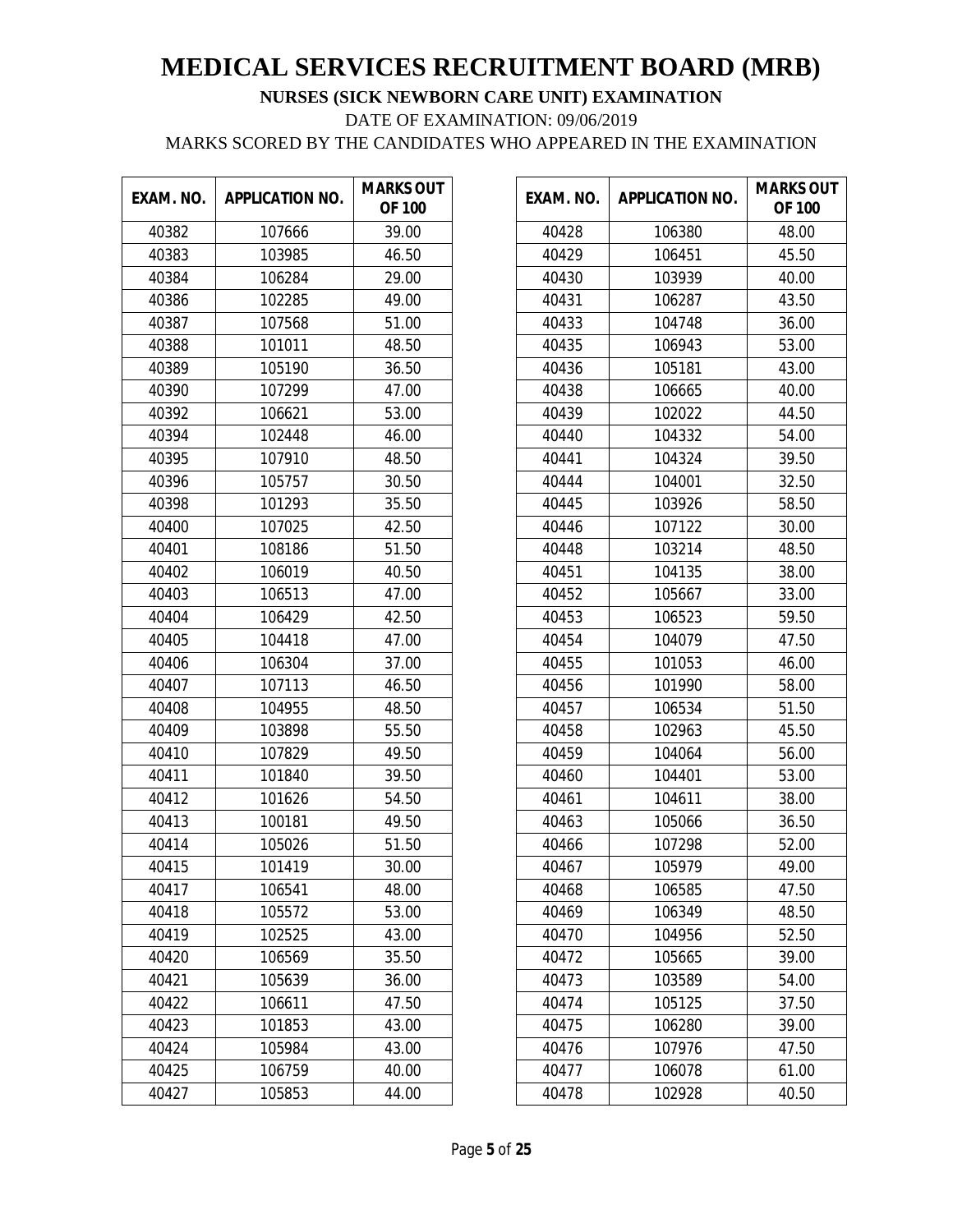| EXAM. NO. | <b>APPLICATION NO.</b> | <b>MARKS OUT</b><br><b>OF 100</b> |
|-----------|------------------------|-----------------------------------|
| 40479     | 106937                 | 41.00                             |
| 40480     | 107844                 | 41.50                             |
| 40481     | 107620                 | 42.00                             |
| 40482     | 106794                 | 36.00                             |
| 40483     | 103057                 | 59.50                             |
| 40484     | 105232                 | 34.50                             |
| 40486     | 107715                 | 36.00                             |
| 40487     | 107617                 | 36.00                             |
| 40488     | 101791                 | 46.00                             |
| 40489     | 106948                 | 47.50                             |
| 40490     | 105295                 | 52.50                             |
| 40491     | 105231                 | 33.00                             |
| 40492     | 107269                 | 38.00                             |
| 40494     | 104112                 | 55.00                             |
| 40495     | 104873                 | 43.50                             |
| 40496     | 102659                 | 49.50                             |
| 40497     | 102911                 | 50.00                             |
| 40498     | 102251                 | 44.00                             |
| 40499     | 107582                 | 32.00                             |
| 40500     | 102069                 | 53.50                             |
| 40501     | 106432                 | 50.00                             |
| 40502     | 107849                 | 35.00                             |
| 40503     | 108397                 | 42.50                             |
| 40505     | 102609                 | 51.50                             |
| 40506     | 107942                 | 40.00                             |
| 40507     | 105824                 | 39.50                             |
| 40508     | 105445                 | 51.00                             |
| 40509     | 106609                 | 30.00                             |
| 40510     | 108339                 | 46.50                             |
| 40512     | 101510                 | 30.00                             |
| 40514     | 104930                 | 49.00                             |
| 40515     | 104075                 | 30.00                             |
| 40517     | 103226                 | 42.00                             |
| 40518     | 106817                 | 41.50                             |
| 40519     | 106829                 | 57.00                             |
| 40520     | 101910                 | 48.00                             |
| 40522     | 105149                 | 54.50                             |
| 40523     | 102191                 | 41.00                             |
| 40524     | 102686                 | 47.50                             |

| EXAM. NO. | <b>APPLICATION NO.</b> | <b>MARKS OUT</b><br><b>OF 100</b> |
|-----------|------------------------|-----------------------------------|
| 40525     | 107635                 | 62.50                             |
| 40526     | 107222                 | 33.00                             |
| 40527     | 101566                 | 38.50                             |
| 40528     | 102213                 | 36.50                             |
| 40529     | 106113                 | 57.00                             |
| 40530     | 101478                 | 43.00                             |
| 40531     | 102524                 | 38.00                             |
| 40532     | 100481                 | 38.00                             |
| 40533     | 103583                 | 41.50                             |
| 40534     | 103730                 | 41.50                             |
| 40535     | 105673                 | 27.50                             |
| 40536     | 106357                 | 47.00                             |
| 40537     | 105299                 | 44.50                             |
| 40538     | 104548                 | 44.50                             |
| 40539     | 102452                 | 32.00                             |
| 40540     | 102004                 | 45.50                             |
| 40541     | 105651                 | 43.00                             |
| 40543     | 104806                 | 62.50                             |
| 40545     | 106547                 | 53.50                             |
| 40546     | 106152                 | 52.50                             |
| 40547     | 107304                 | 43.50                             |
| 40549     | 106857                 | 37.00                             |
| 40551     | 108353                 | 42.00                             |
| 40552     | 105957                 | 35.50                             |
| 40553     | 104316                 | 36.00                             |
| 40554     | 103696                 | 45.00                             |
| 40555     | 104497                 | 40.50                             |
| 40556     | 102209                 | 49.50                             |
| 40557     | 103742                 | 36.00                             |
| 40558     | 101980                 | 36.00                             |
| 40560     | 106738                 | 34.50                             |
| 40562     | 105948                 | 36.50                             |
| 40563     | 105421                 | 44.00                             |
| 40564     | 102048                 | 44.50                             |
| 40565     | 103124                 | 43.50                             |
| 40567     | 108047                 | 43.50                             |
| 40568     | 108437                 | 25.00                             |
| 40570     | 105716                 | 35.50                             |
| 40571     | 107541                 | 46.00                             |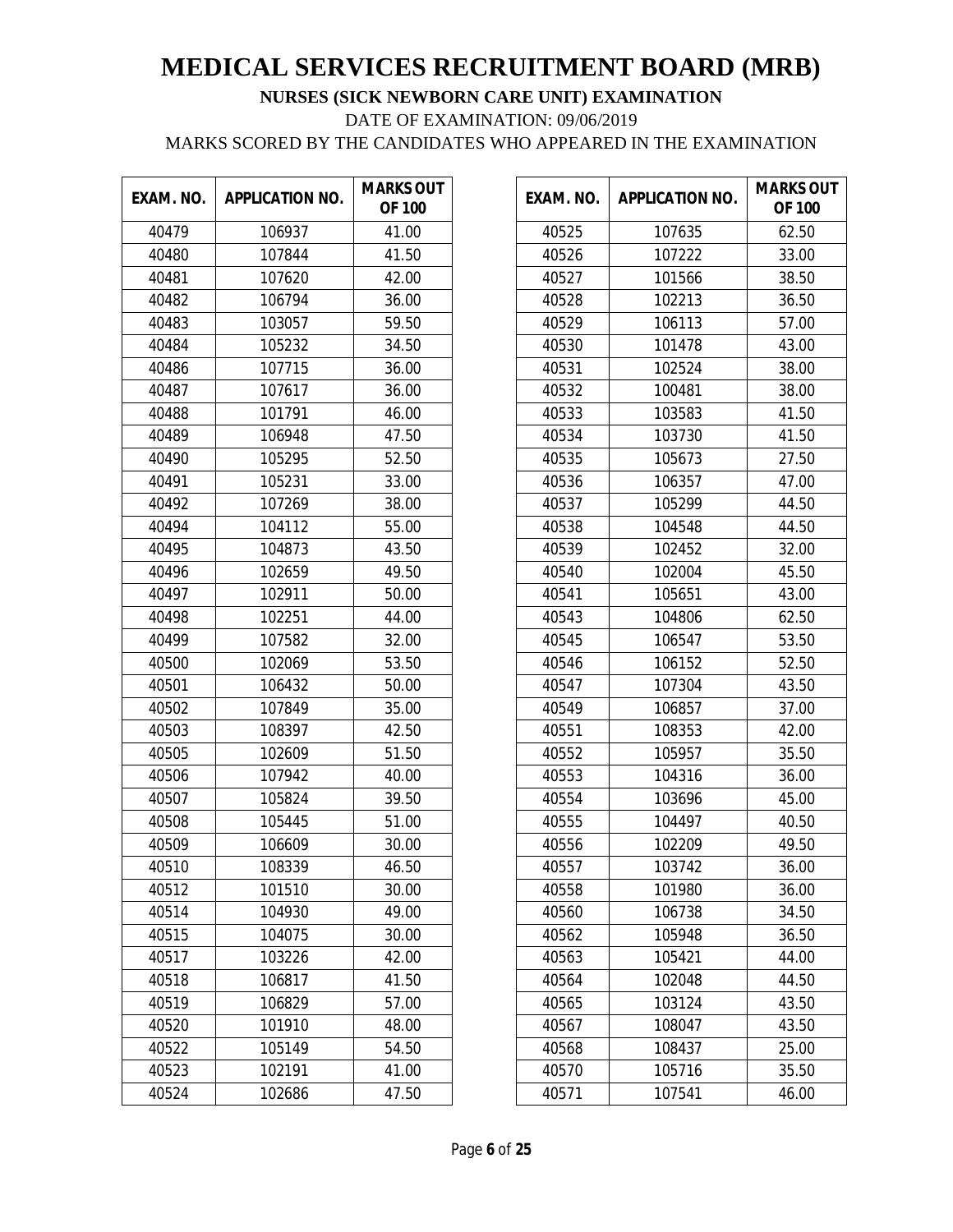| EXAM. NO. | <b>APPLICATION NO.</b> | <b>MARKS OUT</b><br><b>OF 100</b> |
|-----------|------------------------|-----------------------------------|
| 40572     | 107764                 | 48.50                             |
| 40573     | 107167                 | 31.00                             |
| 40574     | 105448                 | 29.50                             |
| 40575     | 102847                 | 42.00                             |
| 40576     | 103708                 | 39.00                             |
| 40577     | 101902                 | 30.00                             |
| 40578     | 107472                 | 47.50                             |
| 40579     | 106278                 | 44.50                             |
| 40580     | 105260                 | 45.50                             |
| 40581     | 105967                 | 40.00                             |
| 40582     | 107776                 | 40.50                             |
| 40583     | 105684                 | 43.00                             |
| 40584     | 105688                 | 33.50                             |
| 40585     | 101372                 | 48.50                             |
| 40587     | 100587                 | 51.00                             |
| 40588     | 106128                 | 34.00                             |
| 40589     | 100039                 | 62.00                             |
| 40590     | 108600                 | 51.50                             |
| 40591     | 102021                 | 36.50                             |
| 40592     | 102526                 | 49.00                             |
| 40593     | 103417                 | 33.00                             |
| 40594     | 106312                 | 53.00                             |
| 40595     | 104243                 | 44.50                             |
| 40597     | 104097                 | 27.00                             |
| 40598     | 105002                 | 39.00                             |
| 40599     | 100368                 | 47.00                             |
| 40600     | 104502                 | 51.00                             |
| 40601     | 104620                 | 48.50                             |
| 40603     | 102786                 | 44.00                             |
| 40604     | 101423                 | 49.50                             |
| 40605     | 104486                 | 57.50                             |
| 40606     | 103447                 | 51.00                             |
| 40607     | 108609                 | 41.50                             |
| 40608     | 102064                 | 52.50                             |
| 40609     | 100130                 | 52.50                             |
| 40610     | 102385                 | 47.50                             |
| 40611     | 100323                 | 58.50                             |
| 40612     | 105974                 | 34.50                             |
| 40613     | 104433                 | 33.00                             |

| EXAM. NO. | <b>APPLICATION NO.</b> | <b>MARKS OUT</b><br><b>OF 100</b> |
|-----------|------------------------|-----------------------------------|
| 40614     | 101803                 | 34.00                             |
| 40615     | 108269                 | 42.50                             |
| 40616     | 108517                 | 50.50                             |
| 40617     | 101787                 | 36.00                             |
| 40618     | 103456                 | 39.00                             |
| 40619     | 105479                 | 45.50                             |
| 40620     | 105787                 | 33.00                             |
| 40622     | 106544                 | 45.00                             |
| 40623     | 106241                 | 43.00                             |
| 40626     | 101228                 | 35.50                             |
| 40627     | 101997                 | 43.00                             |
| 40628     | 107947                 | 38.50                             |
| 40629     | 104913                 | 37.00                             |
| 40630     | 105216                 | 46.50                             |
| 40631     | 107259                 | 32.00                             |
| 40632     | 107769                 | 37.50                             |
| 40633     | 106814                 | 47.00                             |
| 40634     | 108336                 | 45.00                             |
| 40637     | 107466                 | 52.00                             |
| 40640     | 105581                 | 49.00                             |
| 40641     | 101763                 | 39.00                             |
| 40642     | 103019                 | 50.50                             |
| 40644     | 104700                 | 41.00                             |
| 40645     | 101067                 | 41.00                             |
| 40646     | 103910                 | 42.50                             |
| 40647     | 105058                 | 52.00                             |
| 40648     | 101528                 | 45.50                             |
| 40649     | 102905                 | 30.00                             |
| 40650     | 105598                 | 46.50                             |
| 40651     | 107681                 | 46.50                             |
| 40652     | 103375                 | 43.50                             |
| 40653     | 105397                 | 48.00                             |
| 40654     | 105114                 | 37.50                             |
| 40655     | 101616                 | 37.00                             |
| 40656     | 107215                 | 51.00                             |
| 40657     | 103448                 | 58.50                             |
| 40659     | 108540                 | 44.50                             |
| 40660     | 106533                 | 54.00                             |
| 40663     | 104088                 | 48.00                             |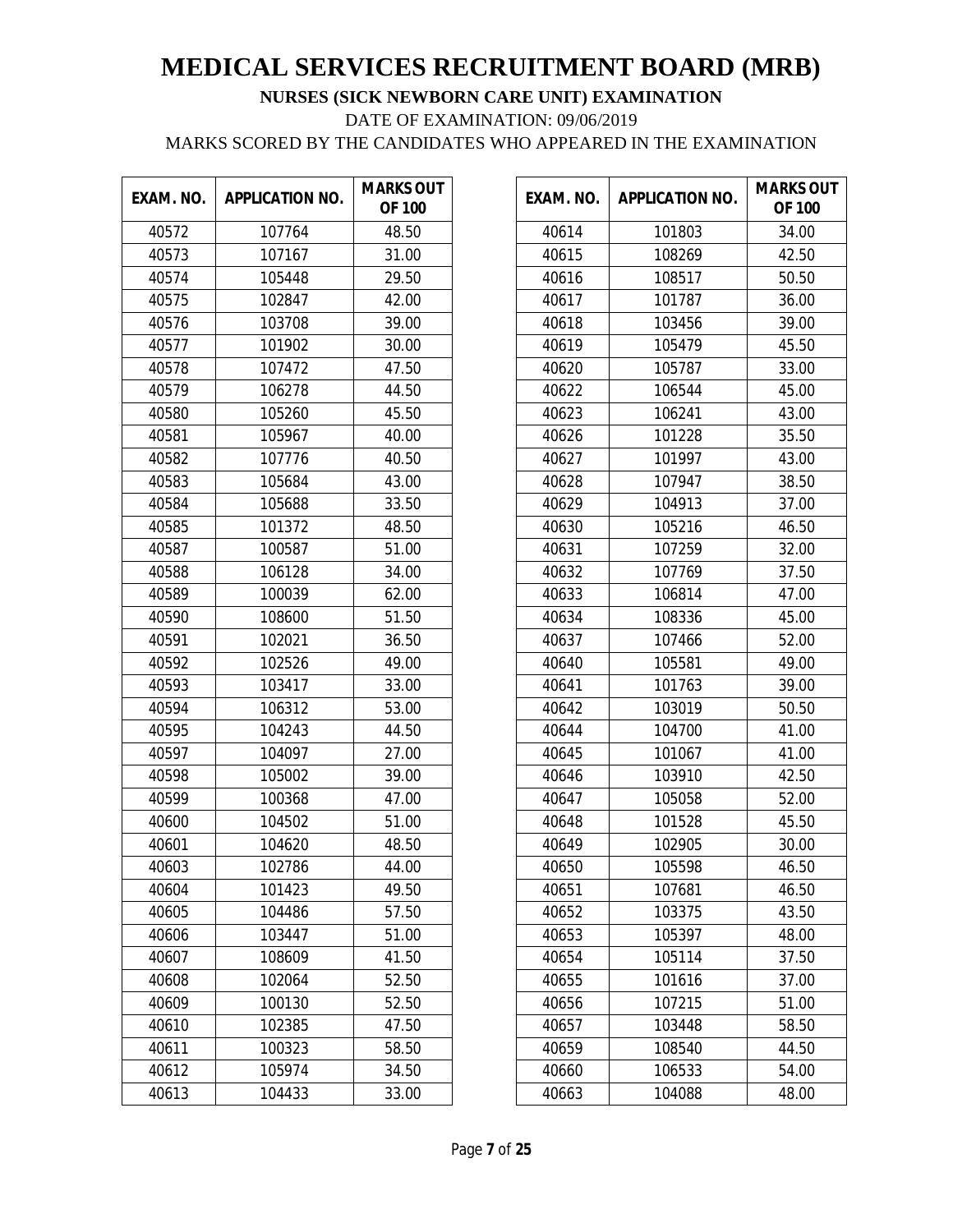| EXAM. NO. | <b>APPLICATION NO.</b> | <b>MARKS OUT</b><br><b>OF 100</b> |
|-----------|------------------------|-----------------------------------|
| 40665     | 105323                 | 54.00                             |
| 40666     | 102545                 | 34.50                             |
| 40667     | 105314                 | 50.00                             |
| 40668     | 108153                 | 48.50                             |
| 40669     | 103054                 | 50.50                             |
| 40670     | 105281                 | 41.00                             |
| 40671     | 104381                 | 42.50                             |
| 40672     | 105098                 | 53.50                             |
| 40673     | 105475                 | 47.50                             |
| 40675     | 101326                 | 54.50                             |
| 40677     | 105175                 | 40.00                             |
| 40678     | 106059                 | 42.50                             |
| 40679     | 101959                 | 58.50                             |
| 40680     | 106562                 | 43.00                             |
| 40681     | 103720                 | 48.50                             |
| 40682     | 103845                 | 55.50                             |
| 40683     | 104981                 | 39.00                             |
| 40684     | 104635                 | 48.50                             |
| 40685     | 108110                 | 52.00                             |
| 40687     | 106855                 | 46.00                             |
| 40688     | 105074                 | 46.50                             |
| 40689     | 106827                 | 26.50                             |
| 40691     | 102662                 | 42.50                             |
| 40692     | 107292                 | 49.50                             |
| 40693     | 101511                 | 45.00                             |
| 40694     | 107018                 | 44.00                             |
| 40700     | 105986                 | 49.50                             |
| 40702     | 106696                 | 46.00                             |
| 40703     | 106579                 | 43.00                             |
| 40704     | 106130                 | 45.50                             |
| 40705     | 104576                 | 50.00                             |
| 40706     | 105666                 | 51.00                             |
| 40707     | 104687                 | 30.50                             |
| 40708     | 107860                 | 42.50                             |
| 40711     | 106342                 | 48.00                             |
| 40713     | 106291                 | 39.00                             |
| 40714     | 101415                 | 49.00                             |
| 40715     | 102701                 | 60.00                             |
| 40717     | 106121                 | 44.50                             |

| EXAM. NO. | <b>APPLICATION NO.</b> | <b>MARKS OUT</b><br><b>OF 100</b> |
|-----------|------------------------|-----------------------------------|
| 40718     | 106769                 | 47.00                             |
| 40719     | 105664                 | 40.50                             |
| 40720     | 107202                 | 44.00                             |
| 40721     | 100162                 | 50.00                             |
| 40722     | 104994                 | 50.50                             |
| 40723     | 106013                 | 45.00                             |
| 40726     | 105612                 | 47.00                             |
| 40728     | 104229                 | 35.00                             |
| 40729     | 101529                 | 50.00                             |
| 40730     | 108347                 | 49.00                             |
| 40731     | 108228                 | 35.00                             |
| 40733     | 101691                 | 40.00                             |
| 40736     | 104072                 | 45.50                             |
| 40737     | 106980                 | 43.50                             |
| 40738     | 104831                 | 40.00                             |
| 40739     | 101244                 | 49.00                             |
| 40740     | 106302                 | 42.00                             |
| 40741     | 106681                 | 44.00                             |
| 40742     | 103301                 | 49.00                             |
| 40743     | 107982                 | 43.50                             |
| 40744     | 100865                 | 49.00                             |
| 40746     | 106018                 | 56.50                             |
| 40748     | 108273                 | 44.50                             |
| 40749     | 104422                 | 48.00                             |
| 40750     | 104679                 | 38.00                             |
| 40752     | 101361                 | 55.50                             |
| 40755     | 101387                 | 56.50                             |
| 40756     | 105783                 | 41.50                             |
| 40757     | 105732                 | 61.00                             |
| 40758     | 100275                 | 35.00                             |
| 40760     | 102891                 | 50.50                             |
| 40761     | 108002                 | 55.00                             |
| 40762     | 105822                 | 53.50                             |
| 40763     | 102894                 | 40.50                             |
| 40765     | 105814                 | 40.50                             |
| 40766     | 106178                 | 56.00                             |
| 40767     | 103110                 | 55.00                             |
| 40768     | 102548                 | 54.50                             |
| 40770     | 105893                 | 32.00                             |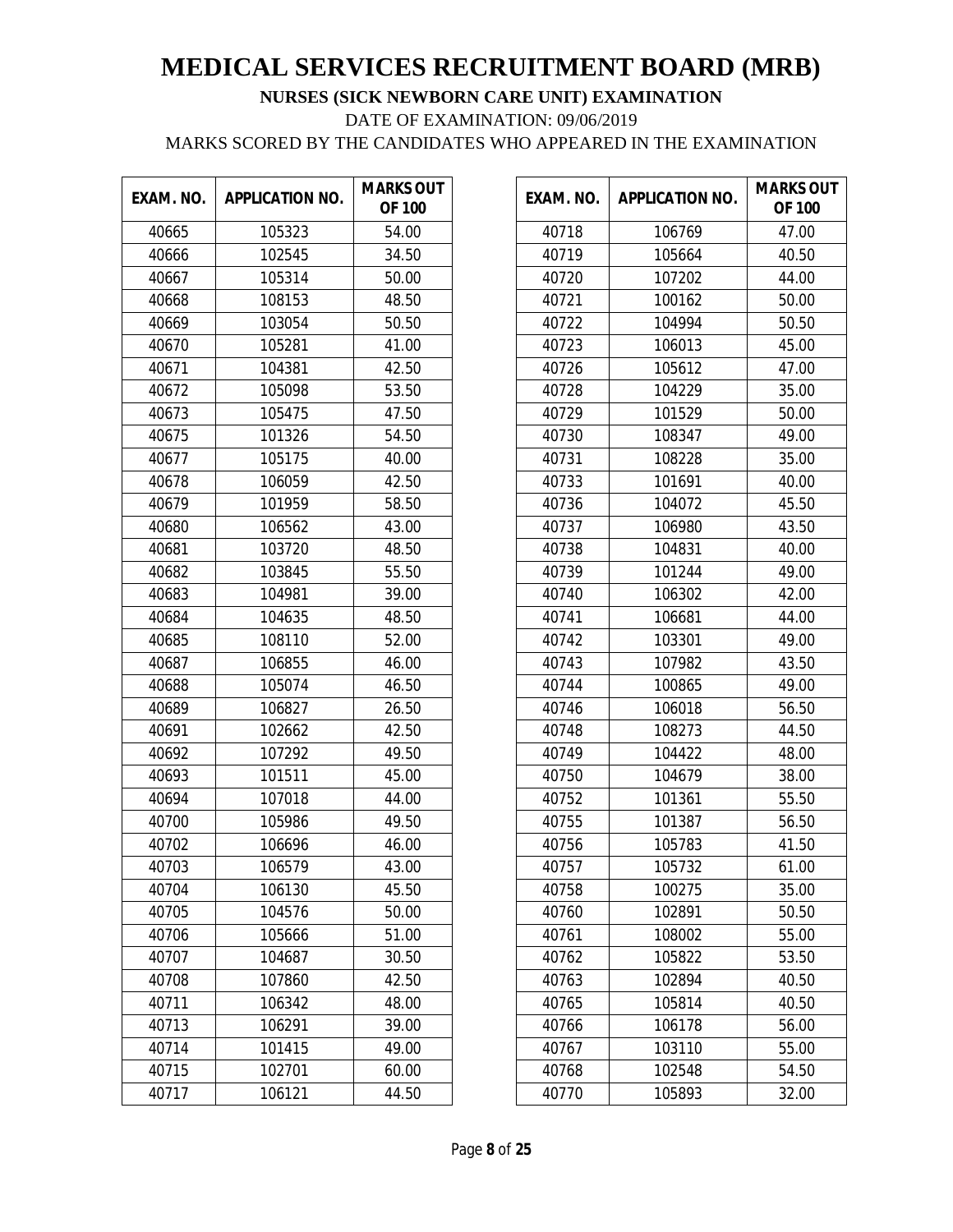| EXAM. NO. | <b>APPLICATION NO.</b> | <b>MARKS OUT</b><br><b>OF 100</b> |
|-----------|------------------------|-----------------------------------|
| 40771     | 104803                 | 43.50                             |
| 40772     | 106473                 | 33.00                             |
| 40774     | 107408                 | 50.50                             |
| 40776     | 102850                 | 27.50                             |
| 40777     | 100073                 | 48.00                             |
| 40778     | 102721                 | 52.00                             |
| 40779     | 105245                 | 59.50                             |
| 40780     | 106183                 | 49.00                             |
| 40781     | 101515                 | 42.50                             |
| 40782     | 108443                 | 56.00                             |
| 40783     | 103931                 | 58.00                             |
| 40784     | 108549                 | 44.50                             |
| 40786     | 107344                 | 51.00                             |
| 40787     | 105089                 | 42.50                             |
| 40788     | 105616                 | 43.50                             |
| 40790     | 106673                 | 44.00                             |
| 40791     | 106767                 | 56.00                             |
| 40793     | 101689                 | 48.00                             |
| 40795     | 105206                 | 45.00                             |
| 40796     | 102532                 | 42.00                             |
| 40798     | 101680                 | 55.00                             |
| 40799     | 108595                 | 45.50                             |
| 40800     | 105568                 | 36.50                             |
| 40801     | 105860                 | 41.50                             |
| 40802     | 102485                 | 49.50                             |
| 40803     | 100926                 | 45.50                             |
| 40804     | 107979                 | 60.00                             |
| 40805     | 106578                 | 49.50                             |
| 40806     | 104749                 | 33.00                             |
| 40807     | 106760                 | 43.00                             |
| 40808     | 101706                 | 47.00                             |
| 40809     | 108566                 | 50.00                             |
| 40810     | 105933                 | 44.50                             |
| 40811     | 103767                 | 55.50                             |
| 40813     | 100585                 | 41.50                             |
| 40815     | 105217                 | 36.50                             |
| 40817     | 102381                 | 45.50                             |
| 40818     | 104638                 | 52.50                             |
| 40819     | 106699                 | 35.00                             |

| EXAM. NO. | <b>APPLICATION NO.</b> | <b>MARKS OUT</b><br><b>OF 100</b> |
|-----------|------------------------|-----------------------------------|
| 40822     | 107784                 | 53.00                             |
| 40823     | 103389                 | 47.50                             |
| 40826     | 105032                 | 49.00                             |
| 40828     | 107426                 | 34.50                             |
| 40829     | 106387                 | 42.00                             |
| 40831     | 100278                 | 50.50                             |
| 40832     | 108509                 | 60.00                             |
| 40833     | 108406                 | 52.50                             |
| 40834     | 105759                 | 56.00                             |
| 40836     | 102769                 | 46.50                             |
| 40838     | 101074                 | 57.50                             |
| 40840     | 104485                 | 55.00                             |
| 40841     | 101030                 | 53.00                             |
| 40842     | 100434                 | 46.00                             |
| 40844     | 107842                 | 34.50                             |
| 40845     | 103825                 | 51.00                             |
| 40846     | 104396                 | 55.50                             |
| 40847     | 104295                 | 45.50                             |
| 40848     | 106627                 | 37.50                             |
| 40849     | 106262                 | 43.00                             |
| 40850     | 107542                 | 41.00                             |
| 40851     | 107379                 | 41.00                             |
| 40853     | 104166                 | 40.00                             |
| 40856     | 108040                 | 38.00                             |
| 40857     | 103860                 | 44.00                             |
| 40858     | 104039                 | 56.00                             |
| 40859     | 105762                 | 49.00                             |
| 40860     | 106031                 | 38.50                             |
| 40862     | 104604                 | 28.50                             |
| 40864     | 104040                 | 40.50                             |
| 40865     | 103125                 | 34.50                             |
| 40867     | 105069                 | 44.50                             |
| 40868     | 104890                 | 42.00                             |
| 40869     | 106732                 | 41.50                             |
| 40870     | 102614                 | 44.00                             |
| 40871     | 101994                 | 62.00                             |
| 40873     | 105320                 | 51.00                             |
| 40875     | 101464                 | 39.50                             |
| 40876     | 106904                 | 38.00                             |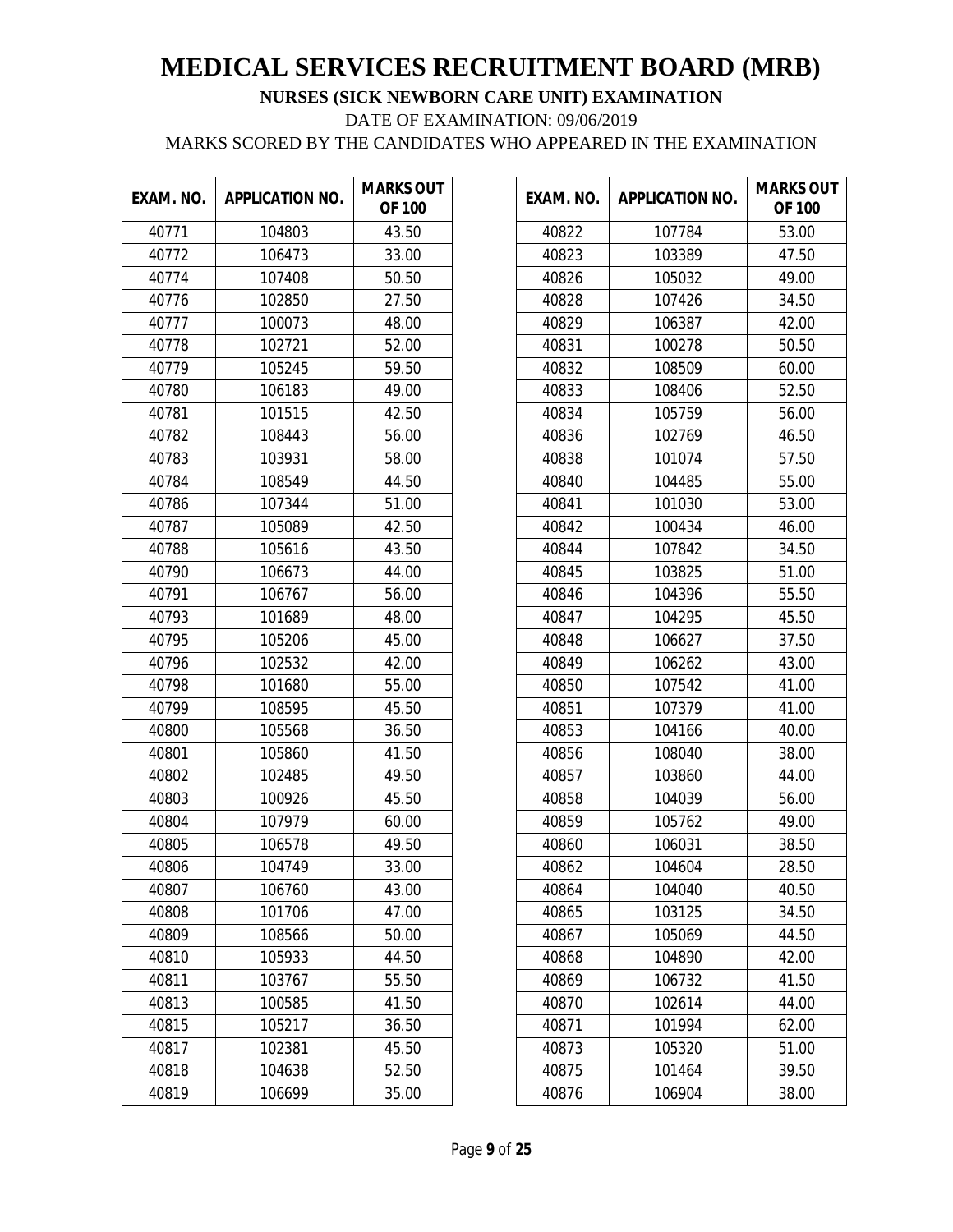| EXAM. NO. | <b>APPLICATION NO.</b> | <b>MARKS OUT</b><br><b>OF 100</b> |
|-----------|------------------------|-----------------------------------|
| 40877     | 108163                 | 41.00                             |
| 40878     | 104179                 | 51.00                             |
| 40879     | 106522                 | 45.00                             |
| 40880     | 106361                 | 37.00                             |
| 40881     | 101317                 | 43.50                             |
| 40882     | 108379                 | 47.00                             |
| 40885     | 104165                 | 39.00                             |
| 40889     | 105152                 | 49.50                             |
| 40890     | 102533                 | 38.50                             |
| 40892     | 105252                 | 45.50                             |
| 40893     | 103818                 | 39.00                             |
| 40894     | 102205                 | 54.00                             |
| 40895     | 101433                 | 45.50                             |
| 40896     | 104761                 | 50.50                             |
| 40898     | 104522                 | 49.50                             |
| 40901     | 108053                 | 53.50                             |
| 40902     | 103687                 | 48.50                             |
| 40903     | 103418                 | 40.50                             |
| 40904     | 102311                 | 49.50                             |
| 40905     | 106542                 | 50.50                             |
| 40906     | 107017                 | 47.50                             |
| 40907     | 104572                 | 36.00                             |
| 40909     | 104921                 | 27.50                             |
| 40910     | 107285                 | 54.50                             |
| 40911     | 103286                 | 44.00                             |
| 40912     | 106421                 | 47.50                             |
| 40913     | 104555                 | 38.50                             |
| 40914     | 104469                 | 35.00                             |
| 40916     | 101191                 | 46.50                             |
| 40917     | 101342                 | 42.50                             |
| 40918     | 104573                 | 37.50                             |
| 40919     | 104293                 | 35.50                             |
| 40920     | 106775                 | 51.00                             |
| 40921     | 105248                 | 48.50                             |
| 40922     | 103251                 | 51.00                             |
| 40923     | 105213                 | 39.50                             |
| 40924     | 108606                 | 48.00                             |
| 40926     | 101359                 | 51.00                             |
| 40927     | 101784                 | 38.50                             |

| EXAM. NO. | <b>APPLICATION NO.</b> | <b>MARKS OUT</b><br><b>OF 100</b> |
|-----------|------------------------|-----------------------------------|
| 40928     | 103095                 | 43.00                             |
| 40929     | 106616                 | 46.00                             |
| 40930     | 107085                 | 33.50                             |
| 40931     | 103588                 | 46.00                             |
| 40933     | 106410                 | 39.50                             |
| 40934     | 105646                 | 59.00                             |
| 40937     | 101587                 | 47.50                             |
| 40938     | 103636                 | 36.00                             |
| 40939     | 104892                 | 43.00                             |
| 40940     | 106368                 | 50.50                             |
| 40941     | 103988                 | 49.00                             |
| 40942     | 108202                 | 63.00                             |
| 40943     | 104850                 | 46.00                             |
| 40944     | 102794                 | 44.00                             |
| 40945     | 102345                 | 53.50                             |
| 40946     | 104465                 | 48.00                             |
| 40947     | 104367                 | 51.50                             |
| 40949     | 106636                 | 36.50                             |
| 40950     | 104985                 | 40.50                             |
| 40952     | 102257                 | 38.00                             |
| 40953     | 101183                 | 45.50                             |
| 40955     | 108263                 | 53.00                             |
| 40956     | 105480                 | 53.00                             |
| 40957     | 101543                 | 44.50                             |
| 40958     | 107111                 | 53.50                             |
| 40959     | 107880                 | 33.00                             |
| 40960     | 105015                 | 40.50                             |
| 40961     | 105844                 | 52.00                             |
| 40962     | 101794                 | 46.50                             |
| 40963     | 107174                 | 50.00                             |
| 40964     | 103639                 | 54.00                             |
| 40965     | 105195                 | 50.00                             |
| 40966     | 107123                 | 35.00                             |
| 40967     | 105096                 | 47.50                             |
| 40968     | 107503                 | 49.50                             |
| 40969     | 106048                 | 46.50                             |
| 40970     | 104764                 | 51.50                             |
| 40971     | 105079                 | 45.00                             |
| 40972     | 102692                 | 55.00                             |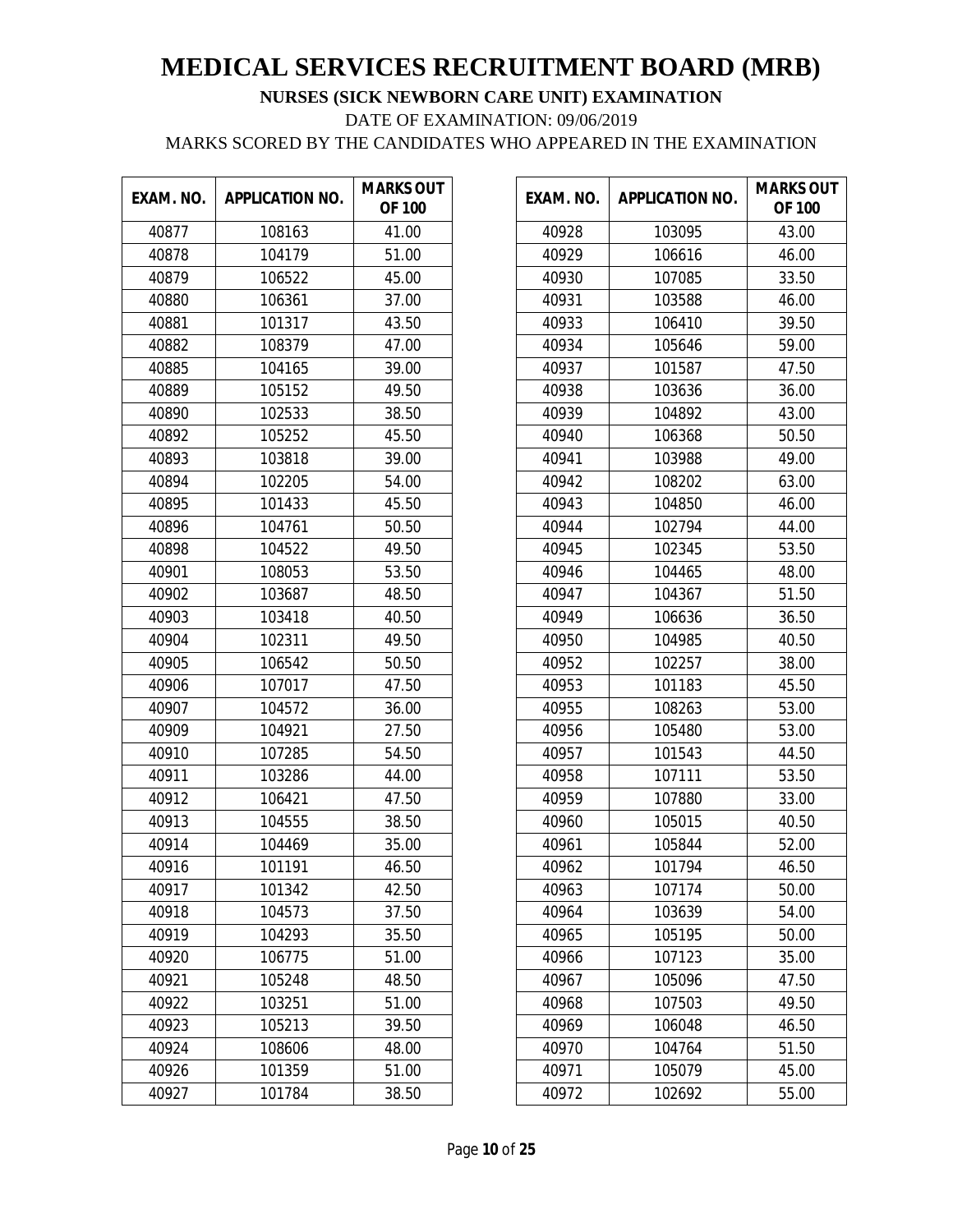| EXAM. NO. | <b>APPLICATION NO.</b> | <b>MARKS OUT</b><br><b>OF 100</b> |
|-----------|------------------------|-----------------------------------|
| 40974     | 104578                 | 47.50                             |
| 40976     | 105363                 | 40.50                             |
| 40977     | 104941                 | 38.50                             |
| 40978     | 107206                 | 28.00                             |
| 40979     | 103326                 | 29.00                             |
| 40980     | 103419                 | 45.50                             |
| 40981     | 103551                 | 48.50                             |
| 40982     | 108088                 | 41.00                             |
| 40983     | 104335                 | 41.50                             |
| 40984     | 106928                 | 45.00                             |
| 40985     | 106832                 | 53.00                             |
| 40986     | 107249                 | 49.00                             |
| 40987     | 105989                 | 56.50                             |
| 40988     | 106033                 | 38.50                             |
| 40989     | 105808                 | 51.50                             |
| 40990     | 102844                 | 56.00                             |
| 40991     | 103086                 | 39.00                             |
| 40992     | 106416                 | 62.00                             |
| 40993     | 104627                 | 54.00                             |
| 40994     | 102196                 | 56.50                             |
| 40995     | 106571                 | 43.50                             |
| 40996     | 104788                 | 47.00                             |
| 40997     | 104904                 | 54.00                             |
| 40998     | 106058                 | 42.50                             |
| 41000     | 106363                 | 48.00                             |
| 41001     | 105115                 | 33.00                             |
| 41002     | 108593                 | 40.50                             |
| 41003     | 103471                 | 57.00                             |
| 41004     | 102712                 | 47.50                             |
| 41005     | 106353                 | 40.50                             |
| 41006     | 107219                 | 32.50                             |
| 41007     | 103293                 | 53.50                             |
| 41010     | 107527                 | 49.00                             |
| 41011     | 107529                 | 45.00                             |
| 41012     | 103169                 | 63.50                             |
| 41013     | 104914                 | 44.00                             |
| 41014     | 102053                 | 47.00                             |
| 41015     | 103064                 | 39.50                             |
| 41016     | 104852                 | 54.00                             |

| EXAM. NO. | <b>APPLICATION NO.</b> | <b>MARKS OUT</b><br><b>OF 100</b> |
|-----------|------------------------|-----------------------------------|
| 41018     | 105922                 | 53.50                             |
| 41020     | 108058                 | 52.50                             |
| 41021     | 101438                 | 46.50                             |
| 41023     | 106500                 | 44.00                             |
| 41025     | 100935                 | 54.00                             |
| 41027     | 106091                 | 55.50                             |
| 41028     | 105812                 | 52.00                             |
| 41029     | 104252                 | 58.50                             |
| 41030     | 105047                 | 46.00                             |
| 41031     | 102767                 | 57.00                             |
| 41033     | 101493                 | 54.50                             |
| 41034     | 106537                 | 42.00                             |
| 41035     | 108294                 | 50.00                             |
| 41036     | 108096                 | 39.50                             |
| 41037     | 108400                 | 45.00                             |
| 41038     | 107127                 | 53.50                             |
| 41039     | 102076                 | 49.50                             |
| 41040     | 107560                 | 54.50                             |
| 41042     | 100064                 | 41.00                             |
| 41043     | 101414                 | 42.00                             |
| 41044     | 100119                 | 38.00                             |
| 41046     | 104607                 | 29.00                             |
| 41047     | 107916                 | 47.00                             |
| 41049     | 107361                 | 45.00                             |
| 41050     | 102608                 | 54.00                             |
| 41051     | 104867                 | 54.00                             |
| 41054     | 105065                 | 42.00                             |
| 41055     | 104927                 | 44.50                             |
| 41056     | 107588                 | 53.50                             |
| 41057     | 108514                 | 61.00                             |
| 41058     | 108332                 | 48.00                             |
| 41059     | 105020                 | 38.50                             |
| 41060     | 107407                 | 52.00                             |
| 41061     | 104596                 | 42.50                             |
| 41062     | 101958                 | 43.50                             |
| 41063     | 107961                 | 49.50                             |
| 41064     | 108337                 | 35.50                             |
| 41065     | 101915                 | 40.00                             |
| 41068     | 107416                 | 62.50                             |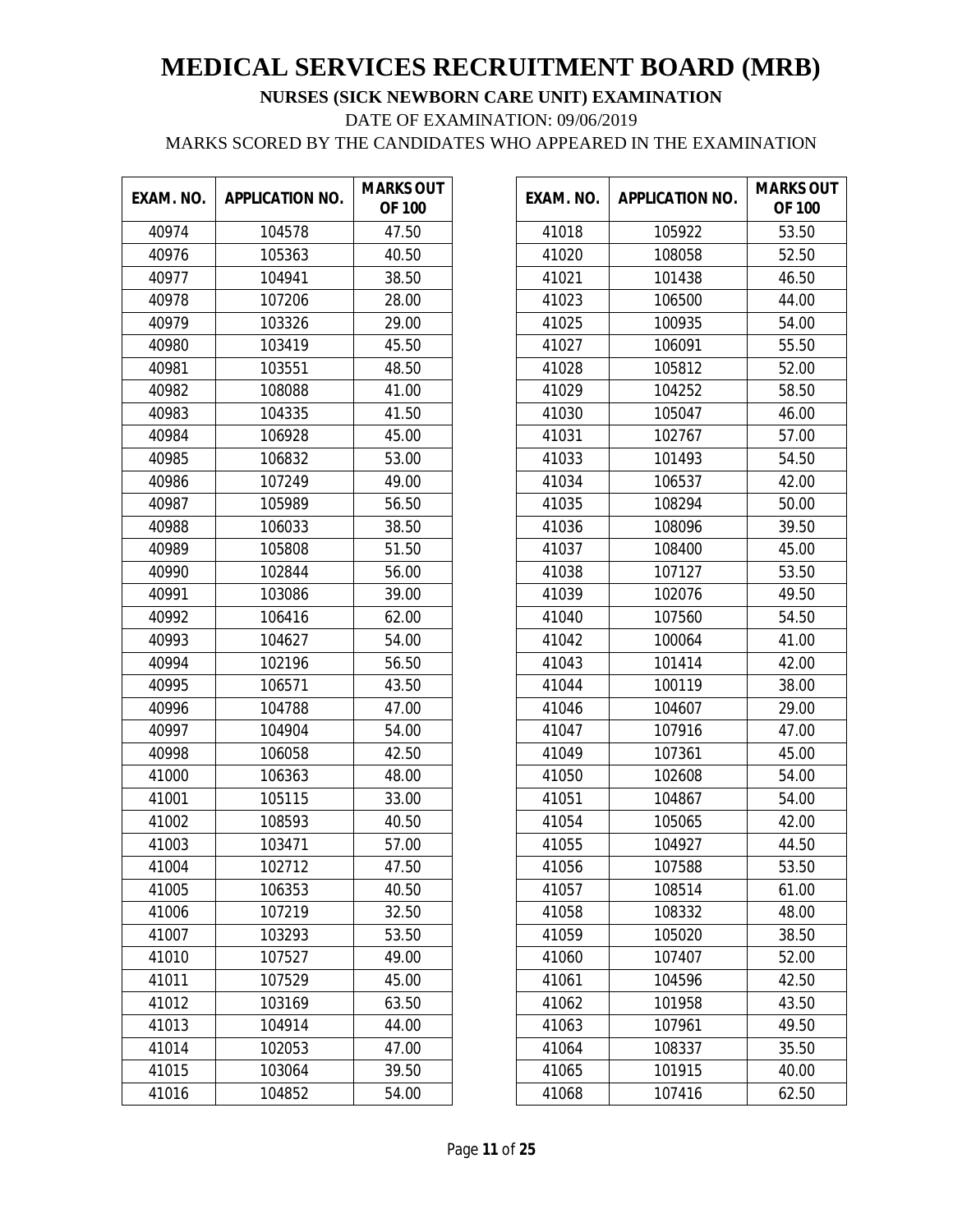| EXAM. NO. | <b>APPLICATION NO.</b> | <b>MARKS OUT</b><br><b>OF 100</b> |
|-----------|------------------------|-----------------------------------|
| 41069     | 106972                 | 51.00                             |
| 41070     | 103400                 | 38.00                             |
| 41071     | 105750                 | 49.50                             |
| 41072     | 103658                 | 64.50                             |
| 41073     | 105061                 | 48.50                             |
| 41075     | 100619                 | 52.50                             |
| 41076     | 106800                 | 46.00                             |
| 41077     | 105455                 | 57.50                             |
| 41078     | 104171                 | 28.00                             |
| 41079     | 105778                 | 42.00                             |
| 41080     | 106603                 | 37.00                             |
| 41081     | 107585                 | 51.00                             |
| 41082     | 108357                 | 47.00                             |
| 41084     | 101530                 | 31.50                             |
| 41085     | 106745                 | 39.50                             |
| 41086     | 105894                 | 34.00                             |
| 41087     | 101621                 | 37.50                             |
| 41088     | 101424                 | 50.00                             |
| 41089     | 100669                 | 47.50                             |
| 41090     | 107633                 | 44.50                             |
| 41091     | 104753                 | 45.50                             |
| 41093     | 106369                 | 50.00                             |
| 41094     | 104154                 | 43.00                             |
| 41096     | 103052                 | 43.00                             |
| 41098     | 105409                 | 30.50                             |
| 41100     | 103681                 | 44.50                             |
| 41101     | 104207                 | 51.50                             |
| 41102     | 107198                 | 50.50                             |
| 41103     | 104686                 | 58.00                             |
| 41105     | 104824                 | 42.00                             |
| 41106     | 107528                 | 39.00                             |
| 41108     | 103873                 | 48.00                             |
| 41109     | 105003                 | 43.50                             |
| 41110     | 104990                 | 41.00                             |
| 41111     | 106482                 | 55.50                             |
| 41113     | 101205                 | 53.00                             |
| 41114     | 108311                 | 31.50                             |
| 41116     | 105075                 | 39.00                             |
| 41117     | 106301                 | 48.00                             |

| EXAM. NO. | <b>APPLICATION NO.</b> | <b>MARKS OUT</b><br><b>OF 100</b> |
|-----------|------------------------|-----------------------------------|
| 41118     | 100827                 | 38.00                             |
| 41119     | 101440                 | 52.00                             |
| 41120     | 106831                 | 33.00                             |
| 41121     | 105478                 | 48.50                             |
| 41122     | 105012                 | 41.50                             |
| 41124     | 108070                 | 50.50                             |
| 41125     | 107679                 | 47.00                             |
| 41127     | 107386                 | 46.00                             |
| 41129     | 102099                 | 34.50                             |
| 41130     | 107609                 | 42.00                             |
| 41131     | 107256                 | 21.00                             |
| 41132     | 103811                 | 44.00                             |
| 41133     | 105534                 | 46.00                             |
| 41134     | 104720                 | 46.00                             |
| 41136     | 104658                 | 53.00                             |
| 41137     | 106438                 | 50.50                             |
| 41138     | 108106                 | 32.50                             |
| 41139     | 107250                 | 52.00                             |
| 41140     | 108454                 | 44.00                             |
| 41141     | 104563                 | 39.50                             |
| 41142     | 104763                 | 46.50                             |
| 41143     | 107493                 | 45.00                             |
| 41144     | 107754                 | 36.50                             |
| 41145     | 107603                 | 52.50                             |
| 41148     | 107020                 | 28.00                             |
| 41151     | 108100                 | 46.00                             |
| 41152     | 101639                 | 56.00                             |
| 41153     | 104222                 | 44.50                             |
| 41155     | 104980                 | 49.00                             |
| 41156     | 103109                 | 33.50                             |
| 41157     | 102854                 | 30.00                             |
| 41158     | 106780                 | 52.50                             |
| 41159     | 103282                 | 64.00                             |
| 41160     | 106511                 | 36.50                             |
| 41163     | 100564                 | 33.00                             |
| 41165     | 106105                 | 44.00                             |
| 41166     | 100646                 | 49.50                             |
| 41167     | 106174                 | 50.50                             |
| 41168     | 104668                 | 61.00                             |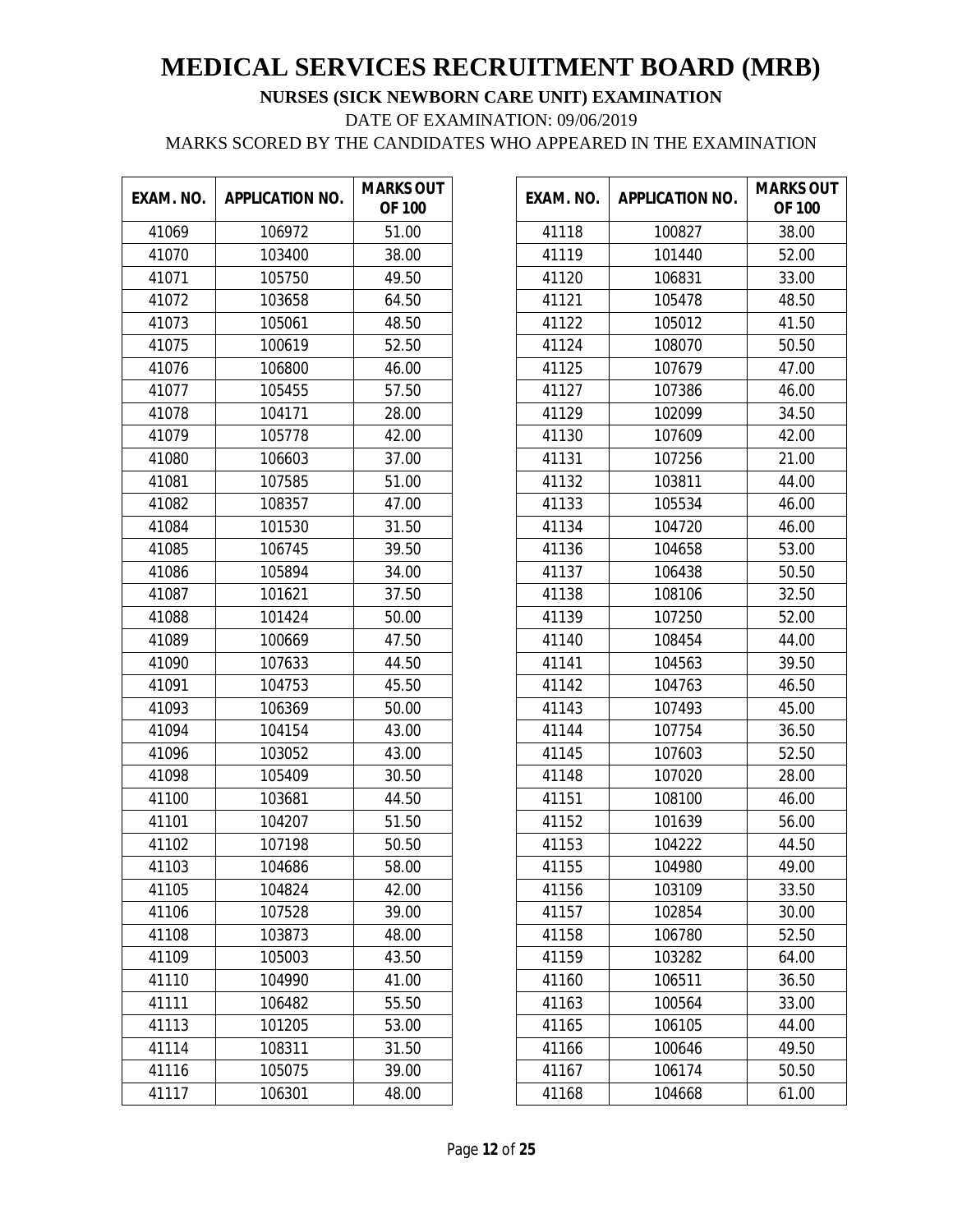| EXAM. NO. | <b>APPLICATION NO.</b> | <b>MARKS OUT</b><br><b>OF 100</b> |
|-----------|------------------------|-----------------------------------|
| 41169     | 102912                 | 43.50                             |
| 41170     | 108152                 | 62.50                             |
| 41171     | 106502                 | 43.00                             |
| 41172     | 107000                 | 41.00                             |
| 41174     | 106068                 | 51.00                             |
| 41175     | 105976                 | 34.50                             |
| 41178     | 106409                 | 33.00                             |
| 41181     | 108045                 | 37.00                             |
| 41182     | 105292                 | 46.50                             |
| 41183     | 104991                 | 52.00                             |
| 41184     | 105337                 | 41.50                             |
| 41185     | 105746                 | 37.50                             |
| 41186     | 107112                 | 41.00                             |
| 41187     | 101671                 | 50.00                             |
| 41188     | 105104                 | 44.50                             |
| 41189     | 107224                 | 44.50                             |
| 41190     | 103229                 | 51.00                             |
| 41191     | 107089                 | 51.50                             |
| 41192     | 108363                 | 45.00                             |
| 41193     | 108074                 | 44.50                             |
| 41194     | 102379                 | 58.00                             |
| 41195     | 102147                 | 35.00                             |
| 41197     | 104630                 | 43.50                             |
| 41198     | 106658                 | 59.00                             |
| 41199     | 105494                 | 45.50                             |
| 41200     | 100290                 | 51.50                             |
| 41201     | 104256                 | 42.00                             |
| 41202     | 106372                 | 47.00                             |
| 41203     | 107074                 | 40.50                             |
| 41204     | 104049                 | 47.50                             |
| 41205     | 104944                 | 50.50                             |
| 41206     | 103345                 | 40.50                             |
| 41207     | 101448                 | 55.00                             |
| 41208     | 107404                 | 47.50                             |
| 41210     | 108134                 | 46.00                             |
| 41211     | 102985                 | 47.00                             |
| 41212     | 104680                 | 39.50                             |
| 41213     | 104949                 | 37.00                             |
| 41214     | 102036                 | 44.00                             |

| EXAM. NO. | <b>APPLICATION NO.</b> | <b>MARKS OUT</b><br><b>OF 100</b> |
|-----------|------------------------|-----------------------------------|
| 41216     | 105803                 | 51.00                             |
| 41217     | 108033                 | 37.00                             |
| 41218     | 104636                 | 53.50                             |
| 41219     | 101327                 | 40.50                             |
| 41221     | 104829                 | 38.50                             |
| 41222     | 103118                 | 30.50                             |
| 41223     | 105367                 | 40.00                             |
| 41224     | 107165                 | 53.50                             |
| 41225     | 108313                 | 47.50                             |
| 41226     | 105944                 | 55.00                             |
| 41228     | 105136                 | 41.00                             |
| 41229     | 104808                 | 41.50                             |
| 41231     | 107382                 | 52.00                             |
| 41232     | 104426                 | 33.50                             |
| 41233     | 105832                 | 61.50                             |
| 41234     | 108115                 | 46.00                             |
| 41237     | 107080                 | 29.00                             |
| 41238     | 101214                 | 40.50                             |
| 41240     | 102909                 | 54.50                             |
| 41242     | 100516                 | 39.00                             |
| 41243     | 102969                 | 37.00                             |
| 41245     | 104234                 | 51.50                             |
| 41246     | 106204                 | 31.50                             |
| 41247     | 103219                 | 56.00                             |
| 41248     | 106766                 | 49.50                             |
| 41249     | 103338                 | 34.50                             |
| 41250     | 103280                 | 44.00                             |
| 41251     | 102857                 | 48.00                             |
| 41253     | 104958                 | 38.00                             |
| 41254     | 106856                 | 46.00                             |
| 41255     | 106630                 | 37.50                             |
| 41256     | 108316                 | 42.50                             |
| 41257     | 107525                 | 51.00                             |
| 41258     | 107680                 | 35.50                             |
| 41259     | 102825                 | 40.50                             |
| 41261     | 108568                 | 45.50                             |
| 41262     | 106717                 | 49.50                             |
| 41263     | 106716                 | 42.00                             |
| 41264     | 106919                 | 39.50                             |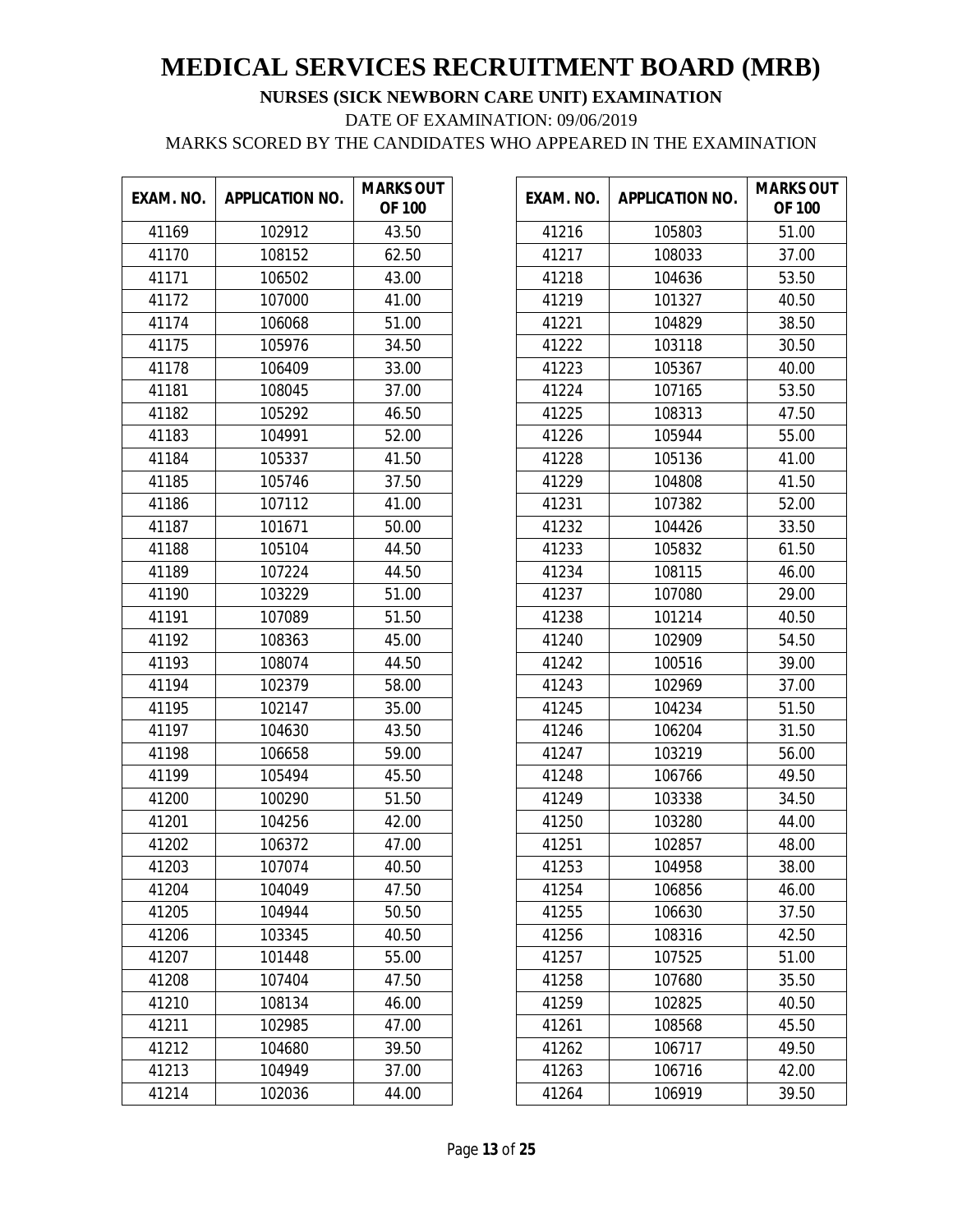| EXAM. NO. | <b>APPLICATION NO.</b> | <b>MARKS OUT</b><br><b>OF 100</b> |
|-----------|------------------------|-----------------------------------|
| 41265     | 106061                 | 62.00                             |
| 41266     | 102641                 | 50.00                             |
| 41268     | 105235                 | 40.50                             |
| 41269     | 103469                 | 35.50                             |
| 41270     | 103537                 | 44.50                             |
| 41271     | 108229                 | 48.00                             |
| 41272     | 106881                 | 39.00                             |
| 41273     | 106236                 | 60.00                             |
| 41274     | 106137                 | 45.50                             |
| 41276     | 107835                 | 19.00                             |
| 41277     | 100833                 | 50.00                             |
| 41278     | 105279                 | 43.50                             |
| 41279     | 108064                 | 34.00                             |
| 41280     | 106285                 | 46.00                             |
| 41281     | 103359                 | 40.00                             |
| 41282     | 107578                 | 38.00                             |
| 41283     | 106834                 | 45.00                             |
| 41284     | 105830                 | 36.00                             |
| 41285     | 105342                 | 42.50                             |
| 41286     | 106324                 | 45.00                             |
| 41287     | 103082                 | 43.00                             |
| 41288     | 107939                 | 50.50                             |
| 41290     | 104413                 | 55.50                             |
| 41291     | 104552                 | 39.50                             |
| 41295     | 100329                 | 52.50                             |
| 41296     | 108436                 | 54.00                             |
| 41299     | 107120                 | 48.50                             |
| 41300     | 104540                 | 48.50                             |
| 41302     | 103722                 | 49.00                             |
| 41303     | 105037                 | 59.00                             |
| 41304     | 101410                 | 46.50                             |
| 41305     | 106139                 | 47.00                             |
| 41307     | 103515                 | 38.50                             |
| 41308     | 101173                 | 49.00                             |
| 41309     | 107296                 | 46.00                             |
| 41310     | 108277                 | 41.00                             |
| 41311     | 104625                 | 54.50                             |
| 41312     | 105807                 | 45.00                             |
| 41313     | 101735                 | 48.50                             |

| EXAM. NO. | <b>APPLICATION NO.</b> | <b>MARKS OUT</b><br><b>OF 100</b> |
|-----------|------------------------|-----------------------------------|
| 41314     | 106195                 | 49.00                             |
| 41315     | 103748                 | 31.50                             |
| 41316     | 104771                 | 55.50                             |
| 41317     | 101899                 | 39.50                             |
| 41318     | 108284                 | 38.00                             |
| 41319     | 102438                 | 52.00                             |
| 41321     | 104547                 | 47.00                             |
| 41322     | 104297                 | 38.50                             |
| 41323     | 107467                 | 42.50                             |
| 41324     | 101525                 | 45.50                             |
| 41325     | 101584                 | 43.50                             |
| 41326     | 102728                 | 32.00                             |
| 41328     | 108023                 | 38.00                             |
| 41329     | 104758                 | 35.00                             |
| 41330     | 103777                 | 50.50                             |
| 41331     | 107227                 | 42.00                             |
| 41332     | 104733                 | 47.50                             |
| 41333     | 107877                 | 47.00                             |
| 41334     | 106275                 | 38.00                             |
| 41335     | 104884                 | 47.50                             |
| 41336     | 104089                 | 45.00                             |
| 41337     | 101969                 | 37.50                             |
| 41339     | 105138                 | 46.00                             |
| 41340     | 100186                 | 43.00                             |
| 41342     | 107539                 | 54.50                             |
| 41343     | 103243                 | 46.50                             |
| 41344     | 104868                 | 32.00                             |
| 41345     | 100562                 | 40.00                             |
| 41346     | 103622                 | 52.50                             |
| 41347     | 106313                 | 54.00                             |
| 41348     | 104858                 | 42.50                             |
| 41349     | 100609                 | 32.00                             |
| 41350     | 106088                 | 46.00                             |
| 41351     | 106645                 | 51.50                             |
| 41352     | 101846                 | 49.50                             |
| 41353     | 106065                 | 35.00                             |
| 41354     | 104551                 | 33.50                             |
| 41355     | 105247                 | 33.00                             |
| 41357     | 108072                 | 43.50                             |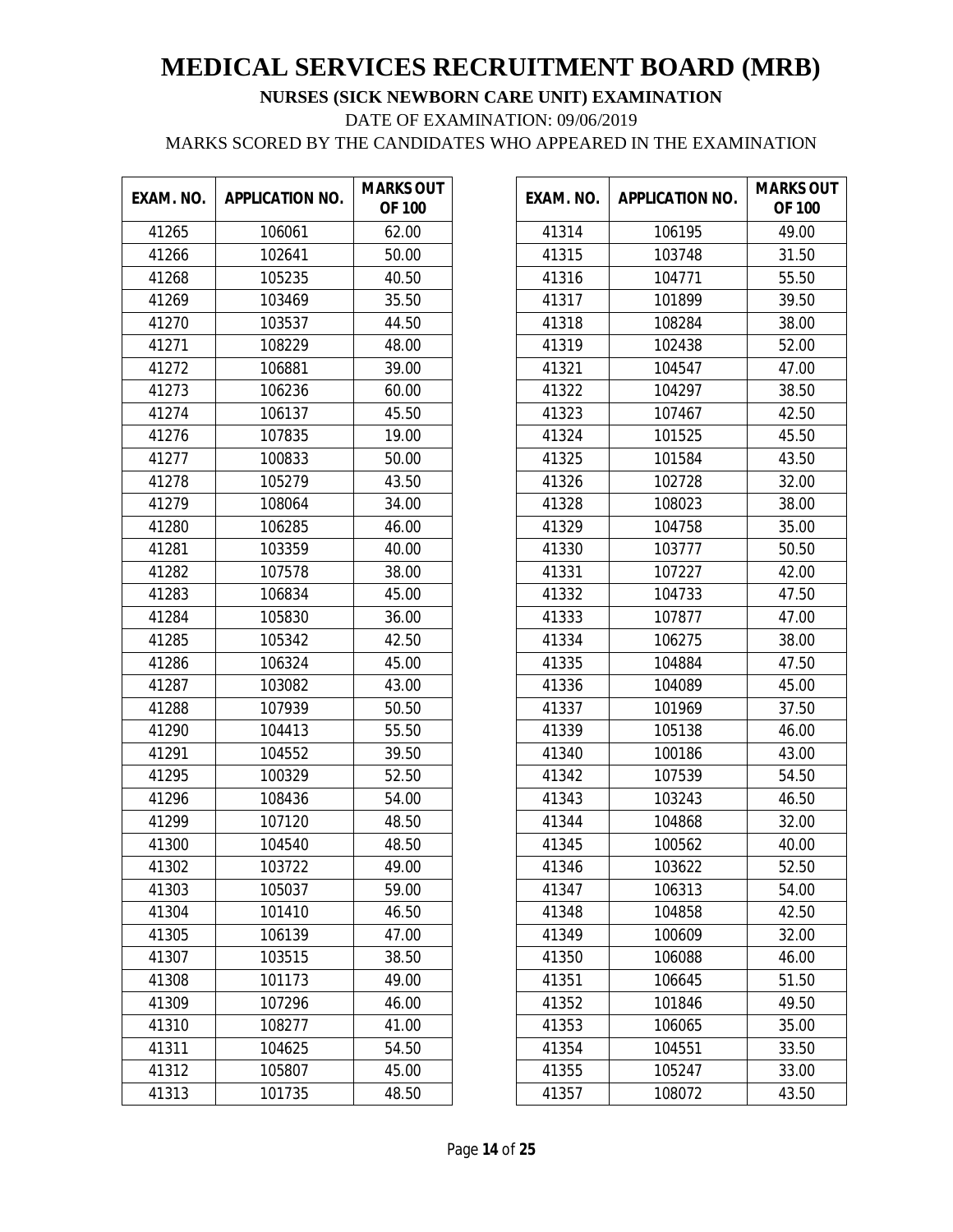| EXAM. NO. | <b>APPLICATION NO.</b> | <b>MARKS OUT</b><br><b>OF 100</b> |
|-----------|------------------------|-----------------------------------|
| 41358     | 104885                 | 38.00                             |
| 41359     | 102967                 | 39.50                             |
| 41360     | 104545                 | 47.50                             |
| 41362     | 106485                 | 36.00                             |
| 41364     | 106649                 | 40.00                             |
| 41365     | 105054                 | 41.50                             |
| 41366     | 107438                 | 45.00                             |
| 41367     | 105769                 | 36.00                             |
| 41368     | 106081                 | 43.50                             |
| 41369     | 107420                 | 33.50                             |
| 41370     | 106743                 | 39.50                             |
| 41371     | 102997                 | 51.00                             |
| 41373     | 105792                 | 38.50                             |
| 41374     | 106257                 | 47.00                             |
| 41376     | 106234                 | 45.50                             |
| 41377     | 104123                 | 39.00                             |
| 41379     | 102284                 | 24.50                             |
| 41380     | 105336                 | 40.50                             |
| 41381     | 104582                 | 44.00                             |
| 41382     | 100274                 | 46.00                             |
| 41384     | 105678                 | 55.50                             |
| 41385     | 106713                 | 49.00                             |
| 41386     | 106402                 | 48.50                             |
| 41387     | 102990                 | 57.00                             |
| 41388     | 106198                 | 41.50                             |
| 41389     | 104863                 | 55.00                             |
| 41391     | 106870                 | 43.00                             |
| 41393     | 105257                 | 25.00                             |
| 41395     | 107064                 | 59.00                             |
| 41396     | 101268                 | 47.00                             |
| 41397     | 104233                 | 50.50                             |
| 41398     | 106373                 | 46.50                             |
| 41400     | 107717                 | 32.50                             |
| 41401     | 106509                 | 51.50                             |
| 41402     | 102420                 | 44.50                             |
| 41403     | 106293                 | 40.50                             |
| 41404     | 104993                 | 37.00                             |
| 41405     | 105937                 | 47.50                             |
| 41406     | 105747                 | 33.50                             |

| EXAM. NO. | <b>APPLICATION NO.</b> | <b>MARKS OUT</b><br><b>OF 100</b> |
|-----------|------------------------|-----------------------------------|
| 41408     | 103782                 | 65.50                             |
| 41409     | 107639                 | 57.50                             |
| 41410     | 100111                 | 54.50                             |
| 41412     | 106725                 | 65.00                             |
| 41413     | 103736                 | 46.50                             |
| 41414     | 107229                 | 35.50                             |
| 41416     | 106083                 | 36.50                             |
| 41417     | 104268                 | 41.50                             |
| 41418     | 102301                 | 45.00                             |
| 41419     | 103088                 | 54.50                             |
| 41420     | 104194                 | 26.00                             |
| 41421     | 103510                 | 44.50                             |
| 41422     | 104616                 | 41.00                             |
| 41426     | 105931                 | 53.50                             |
| 41427     | 102966                 | 42.50                             |
| 41428     | 106251                 | 53.00                             |
| 41429     | 107597                 | 42.50                             |
| 41431     | 105275                 | 33.50                             |
| 41432     | 108210                 | 33.00                             |
| 41434     | 105862                 | 44.00                             |
| 41435     | 106043                 | 44.00                             |
| 41436     | 105978                 | 44.50                             |
| 41437     | 102869                 | 58.00                             |
| 41438     | 106957                 | 43.50                             |
| 41440     | 100538                 | 43.50                             |
| 41441     | 107780                 | 32.00                             |
| 41442     | 103023                 | 56.50                             |
| 41443     | 100528                 | 39.00                             |
| 41444     | 107773                 | 43.00                             |
| 41445     | 106216                 | 61.00                             |
| 41446     | 106430                 | 44.50                             |
| 41447     | 106337                 | 34.00                             |
| 41448     | 105253                 | 38.00                             |
| 41449     | 107329                 | 48.50                             |
| 41451     | 104034                 | 42.50                             |
| 41452     | 104066                 | 47.00                             |
| 41453     | 100554                 | 39.50                             |
| 41454     | 105850                 | 33.00                             |
| 41455     | 103743                 | 51.00                             |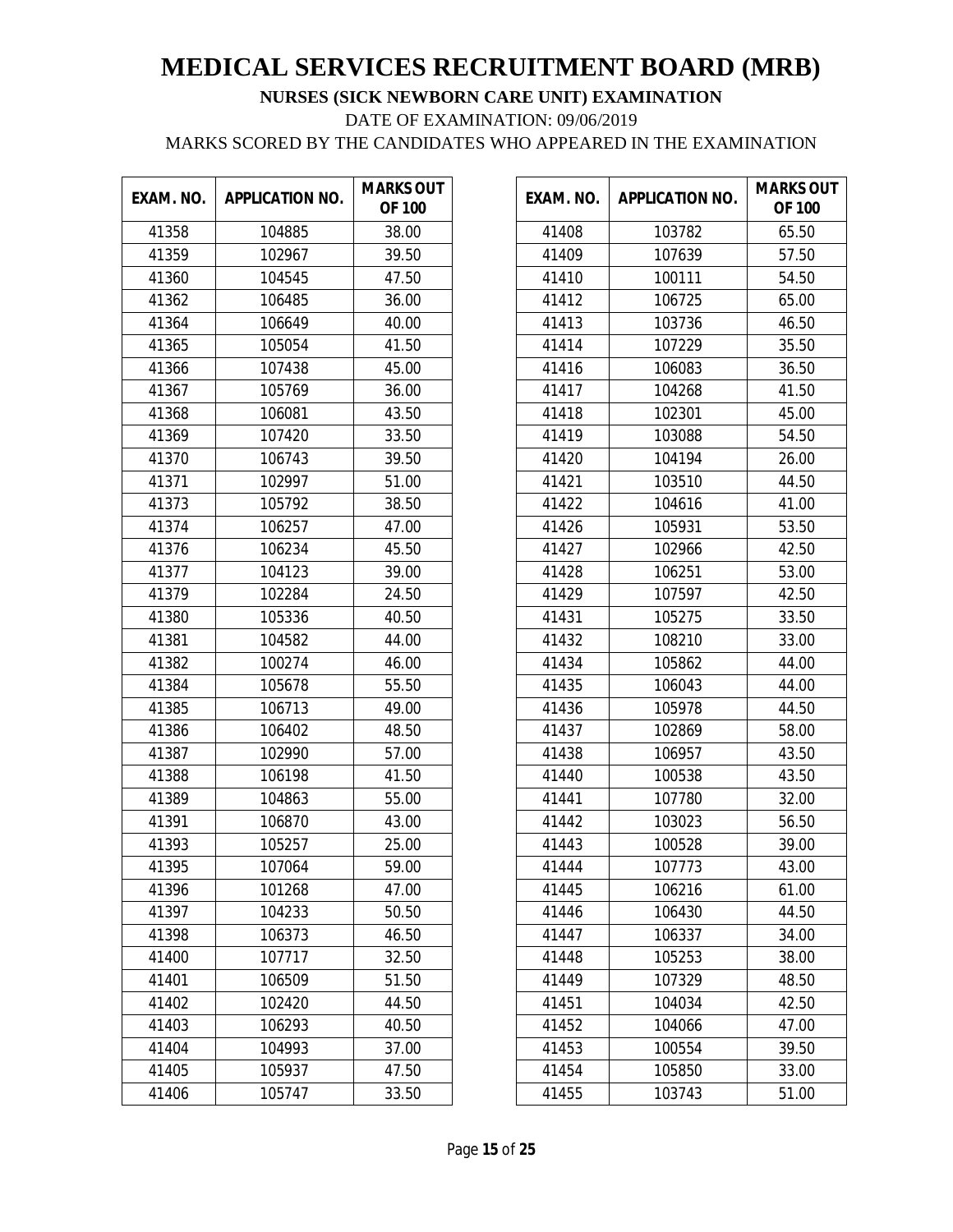| EXAM. NO. | <b>APPLICATION NO.</b> | <b>MARKS OUT</b><br><b>OF 100</b> |
|-----------|------------------------|-----------------------------------|
| 41456     | 105687                 | 64.00                             |
| 41457     | 105007                 | 49.50                             |
| 41459     | 107692                 | 59.50                             |
| 41460     | 106966                 | 51.50                             |
| 41461     | 106393                 | 41.50                             |
| 41462     | 103306                 | 52.00                             |
| 41463     | 104162                 | 45.00                             |
| 41464     | 104798                 | 36.50                             |
| 41465     | 108531                 | 39.50                             |
| 41466     | 105376                 | 52.00                             |
| 41467     | 103440                 | 51.50                             |
| 41468     | 102008                 | 50.50                             |
| 41470     | 101985                 | 51.00                             |
| 41471     | 106477                 | 49.00                             |
| 41472     | 104506                 | 43.00                             |
| 41473     | 107278                 | 48.00                             |
| 41475     | 104460                 | 51.50                             |
| 41476     | 107884                 | 56.00                             |
| 41478     | 104597                 | 55.00                             |
| 41479     | 101313                 | 32.00                             |
| 41480     | 105693                 | 44.00                             |
| 41481     | 104015                 | 49.00                             |
| 41482     | 107284                 | 40.00                             |
| 41485     | 107602                 | 34.50                             |
| 41486     | 106689                 | 50.50                             |
| 41487     | 107252                 | 48.00                             |
| 41488     | 104468                 | 45.50                             |
| 41490     | 100356                 | 51.00                             |
| 41491     | 105734                 | 49.00                             |
| 41493     | 101891                 | 52.50                             |
| 41495     | 106515                 | 48.50                             |
| 41496     | 104643                 | 48.00                             |
| 41497     | 102809                 | 44.00                             |
| 41498     | 106960                 | 43.00                             |
| 41499     | 103804                 | 43.00                             |
| 41500     | 105980                 | 33.50                             |
| 41502     | 107618                 | 57.50                             |
| 41503     | 107796                 | 50.50                             |
| 41504     | 101934                 | 36.50                             |

| EXAM. NO. | <b>APPLICATION NO.</b> | <b>MARKS OUT</b><br><b>OF 100</b> |
|-----------|------------------------|-----------------------------------|
| 41505     | 100584                 | 40.50                             |
| 41506     | 105472                 | 34.50                             |
| 41508     | 106028                 | 33.50                             |
| 41509     | 107014                 | 39.50                             |
| 41512     | 104969                 | 38.50                             |
| 41513     | 105725                 | 34.50                             |
| 41514     | 107051                 | 54.00                             |
| 41515     | 101972                 | 38.50                             |
| 41517     | 107707                 | 36.00                             |
| 41518     | 103372                 | 42.00                             |
| 41519     | 103806                 | 27.50                             |
| 41521     | 105243                 | 51.50                             |
| 41522     | 104787                 | 42.50                             |
| 41523     | 104726                 | 49.00                             |
| 41524     | 102501                 | 46.00                             |
| 41525     | 106095                 | 50.00                             |
| 41526     | 105744                 | 46.50                             |
| 41527     | 101648                 | 48.00                             |
| 41529     | 104869                 | 47.00                             |
| 41530     | 108291                 | 52.50                             |
| 41531     | 105224                 | 54.00                             |
| 41532     | 106294                 | 53.00                             |
| 41533     | 107332                 | 29.50                             |
| 41534     | 102566                 | 33.50                             |
| 41535     | 100407                 | 52.00                             |
| 41536     | 107926                 | 46.00                             |
| 41537     | 107294                 | 44.50                             |
| 41538     | 104894                 | 54.00                             |
| 41539     | 103766                 | 44.50                             |
| 41540     | 103044                 | 41.00                             |
| 41541     | 106099                 | 38.00                             |
| 41542     | 105570                 | 55.50                             |
| 41543     | 107863                 | 53.00                             |
| 41544     | 104809                 | 33.50                             |
| 41545     | 105107                 | 58.50                             |
| 41546     | 107932                 | 43.00                             |
| 41547     | 108338                 | 41.50                             |
| 41548     | 108487                 | 41.50                             |
| 41549     | 106118                 | 51.50                             |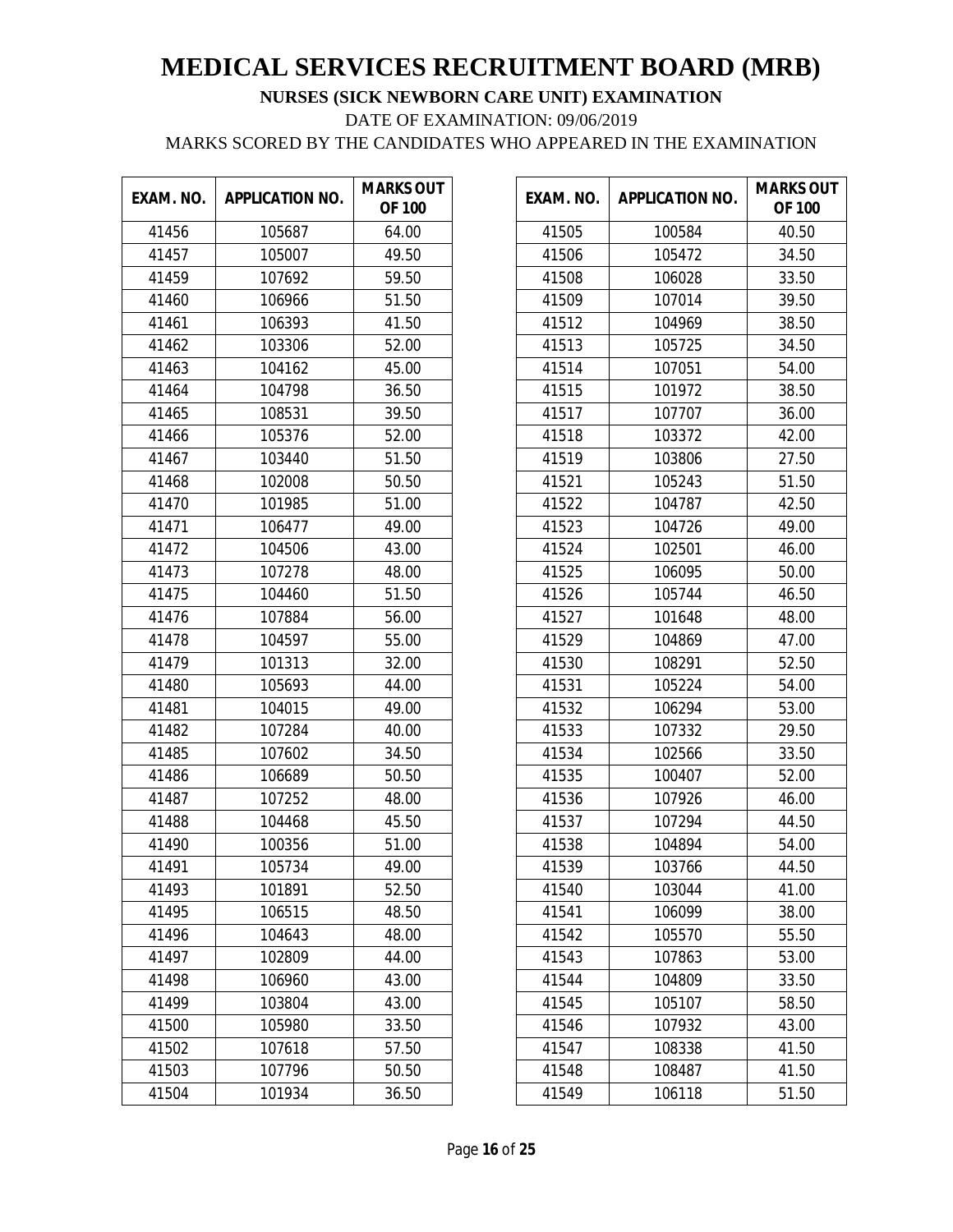| EXAM. NO. | <b>APPLICATION NO.</b> | <b>MARKS OUT</b><br><b>OF 100</b> |
|-----------|------------------------|-----------------------------------|
| 41551     | 103148                 | 51.50                             |
| 41552     | 105628                 | 33.50                             |
| 41553     | 102559                 | 36.50                             |
| 41554     | 107212                 | 41.00                             |
| 41555     | 104041                 | 49.00                             |
| 41556     | 101956                 | 44.50                             |
| 41557     | 102447                 | 45.50                             |
| 41558     | 105583                 | 44.50                             |
| 41559     | 105116                 | 40.50                             |
| 41560     | 101669                 | 37.00                             |
| 41562     | 101635                 | 37.50                             |
| 41563     | 103078                 | 49.00                             |
| 41564     | 107359                 | 42.00                             |
| 41565     | 107008                 | 43.50                             |
| 41566     | 104883                 | 40.00                             |
| 41567     | 104681                 | 42.00                             |
| 41568     | 101350                 | 34.50                             |
| 41569     | 106104                 | 41.00                             |
| 41570     | 107763                 | 51.50                             |
| 41571     | 101362                 | 53.00                             |
| 41572     | 106271                 | 34.00                             |
| 41573     | 108348                 | 52.50                             |
| 41574     | 105677                 | 49.00                             |
| 41575     | 107690                 | 59.00                             |
| 41576     | 102442                 | 41.50                             |
| 41577     | 108359                 | 43.50                             |
| 41578     | 108151                 | 33.50                             |
| 41579     | 104345                 | 38.00                             |
| 41580     | 104888                 | 29.50                             |
| 41581     | 107013                 | 48.50                             |
| 41582     | 103965                 | 51.50                             |
| 41583     | 101106                 | 44.50                             |
| 41584     | 100641                 | 52.50                             |
| 41585     | 105780                 | 47.00                             |
| 41586     | 106359                 | 38.50                             |
| 41587     | 107821                 | 40.50                             |
| 41591     | 100061                 | 43.00                             |
| 41592     | 100717                 | 53.50                             |
| 41593     | 107806                 | 42.00                             |

| EXAM. NO. | <b>APPLICATION NO.</b> | <b>MARKS OUT</b><br><b>OF 100</b> |
|-----------|------------------------|-----------------------------------|
| 41594     | 105656                 | 38.50                             |
| 41595     | 103051                 | 35.00                             |
| 41596     | 106843                 | 43.50                             |
| 41599     | 105210                 | 28.50                             |
| 41600     | 108275                 | 43.00                             |
| 41601     | 101336                 | 46.50                             |
| 41603     | 101494                 | 37.50                             |
| 41604     | 107306                 | 35.00                             |
| 41606     | 102830                 | 48.00                             |
| 41607     | 104019                 | 44.00                             |
| 41608     | 101125                 | 46.00                             |
| 41609     | 100342                 | 44.00                             |
| 41611     | 104483                 | 36.00                             |
| 41613     | 101278                 | 48.50                             |
| 41614     | 101110                 | 47.50                             |
| 41615     | 104005                 | 55.50                             |
| 41616     | 105956                 | 35.00                             |
| 41617     | 100095                 | 41.00                             |
| 41618     | 107451                 | 43.00                             |
| 41619     | 106123                 | 27.50                             |
| 41620     | 107581                 | 40.50                             |
| 41621     | 106388                 | 36.00                             |
| 41622     | 102479                 | 43.00                             |
| 41623     | 101698                 | 42.50                             |
| 41624     | 105828                 | 56.50                             |
| 41625     | 108285                 | 42.00                             |
| 41627     | 107042                 | 47.00                             |
| 41628     | 106826                 | 47.50                             |
| 41629     | 106219                 | 39.00                             |
| 41630     | 103285                 | 50.50                             |
| 41631     | 100006                 | 34.00                             |
| 41632     | 105085                 | 41.00                             |
| 41633     | 106946                 | 35.00                             |
| 41634     | 105603                 | 57.00                             |
| 41635     | 104375                 | 35.00                             |
| 41636     | 100582                 | 50.50                             |
| 41638     | 108227                 | 27.00                             |
| 41641     | 106996                 | 37.50                             |
| 41642     | 102451                 | 55.50                             |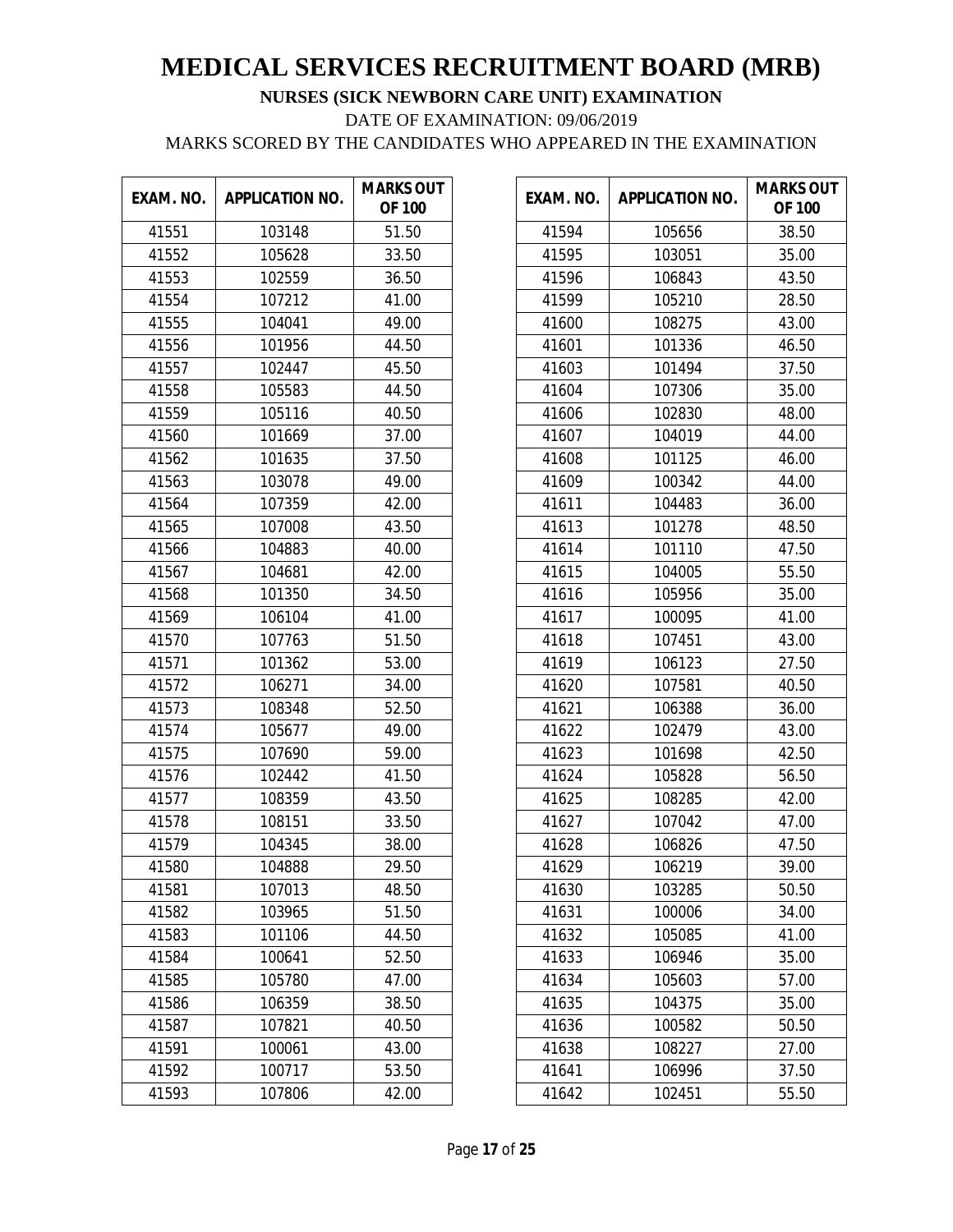| EXAM. NO. | <b>APPLICATION NO.</b> | <b>MARKS OUT</b><br><b>OF 100</b> |
|-----------|------------------------|-----------------------------------|
| 41646     | 107437                 | 41.50                             |
| 41647     | 105205                 | 48.00                             |
| 41648     | 104513                 | 41.00                             |
| 41649     | 105683                 | 46.50                             |
| 41650     | 102168                 | 55.00                             |
| 41652     | 105697                 | 33.00                             |
| 41653     | 105462                 | 32.00                             |
| 41654     | 104350                 | 39.50                             |
| 41658     | 105042                 | 44.50                             |
| 41659     | 104621                 | 37.00                             |
| 41661     | 104444                 | 41.50                             |
| 41662     | 106656                 | 49.50                             |
| 41663     | 105258                 | 44.50                             |
| 41664     | 106147                 | 48.00                             |
| 41665     | 106852                 | 49.50                             |
| 41666     | 108198                 | 32.50                             |
| 41667     | 106693                 | 56.00                             |
| 41668     | 107790                 | 39.50                             |
| 41670     | 106906                 | 35.00                             |
| 41671     | 104394                 | 43.50                             |
| 41672     | 102705                 | 38.50                             |
| 41674     | 104822                 | 29.00                             |
| 41675     | 103618                 | 40.00                             |
| 41676     | 107522                 | 51.00                             |
| 41677     | 104113                 | 37.50                             |
| 41681     | 105913                 | 42.50                             |
| 41682     | 107297                 | 39.50                             |
| 41683     | 103277                 | 38.50                             |
| 41684     | 103978                 | 30.00                             |
| 41685     | 102258                 | 55.50                             |
| 41686     | 102547                 | 57.50                             |
| 41688     | 106930                 | 26.00                             |
| 41689     | 106566                 | 44.50                             |
| 41690     | 106986                 | 32.50                             |
| 41691     | 103967                 | 41.50                             |
| 41692     | 106495                 | 42.50                             |
| 41693     | 100927                 | 45.00                             |
| 41694     | 106468                 | 40.00                             |
| 41695     | 100214                 | 42.00                             |

| EXAM. NO. | <b>APPLICATION NO.</b> | <b>MARKS OUT</b><br><b>OF 100</b> |
|-----------|------------------------|-----------------------------------|
| 41696     | 100659                 | 46.50                             |
| 41697     | 105048                 | 55.50                             |
| 41698     | 105327                 | 42.50                             |
| 41699     | 104189                 | 56.00                             |
| 41700     | 107152                 | 36.00                             |
| 41701     | 106506                 | 50.00                             |
| 41702     | 105000                 | 45.00                             |
| 41704     | 105289                 | 44.00                             |
| 41705     | 106399                 | 55.00                             |
| 41707     | 102235                 | 58.50                             |
| 41709     | 104962                 | 47.00                             |
| 41710     | 104879                 | 41.00                             |
| 41711     | 105699                 | 49.00                             |
| 41713     | 106698                 | 64.00                             |
| 41715     | 105885                 | 44.00                             |
| 41716     | 108213                 | 47.00                             |
| 41717     | 104870                 | 54.00                             |
| 41718     | 104141                 | 48.00                             |
| 41719     | 104285                 | 43.00                             |
| 41720     | 104173                 | 38.50                             |
| 41724     | 106806                 | 47.50                             |
| 41725     | 101514                 | 52.50                             |
| 41727     | 106377                 | 58.00                             |
| 41728     | 103497                 | 52.00                             |
| 41730     | 104821                 | 44.00                             |
| 41731     | 106864                 | 46.50                             |
| 41732     | 107891                 | 52.00                             |
| 41733     | 102312                 | 35.00                             |
| 41734     | 106581                 | 42.00                             |
| 41735     | 102660                 | 55.00                             |
| 41736     | 108594                 | 40.50                             |
| 41737     | 105867                 | 50.50                             |
| 41738     | 101644                 | 54.00                             |
| 41739     | 100789                 | 42.00                             |
| 41741     | 102901                 | 63.00                             |
| 41742     | 102436                 | 51.50                             |
| 41744     | 100321                 | 46.50                             |
| 41745     | 107792                 | 51.50                             |
| 41746     | 106005                 | 42.00                             |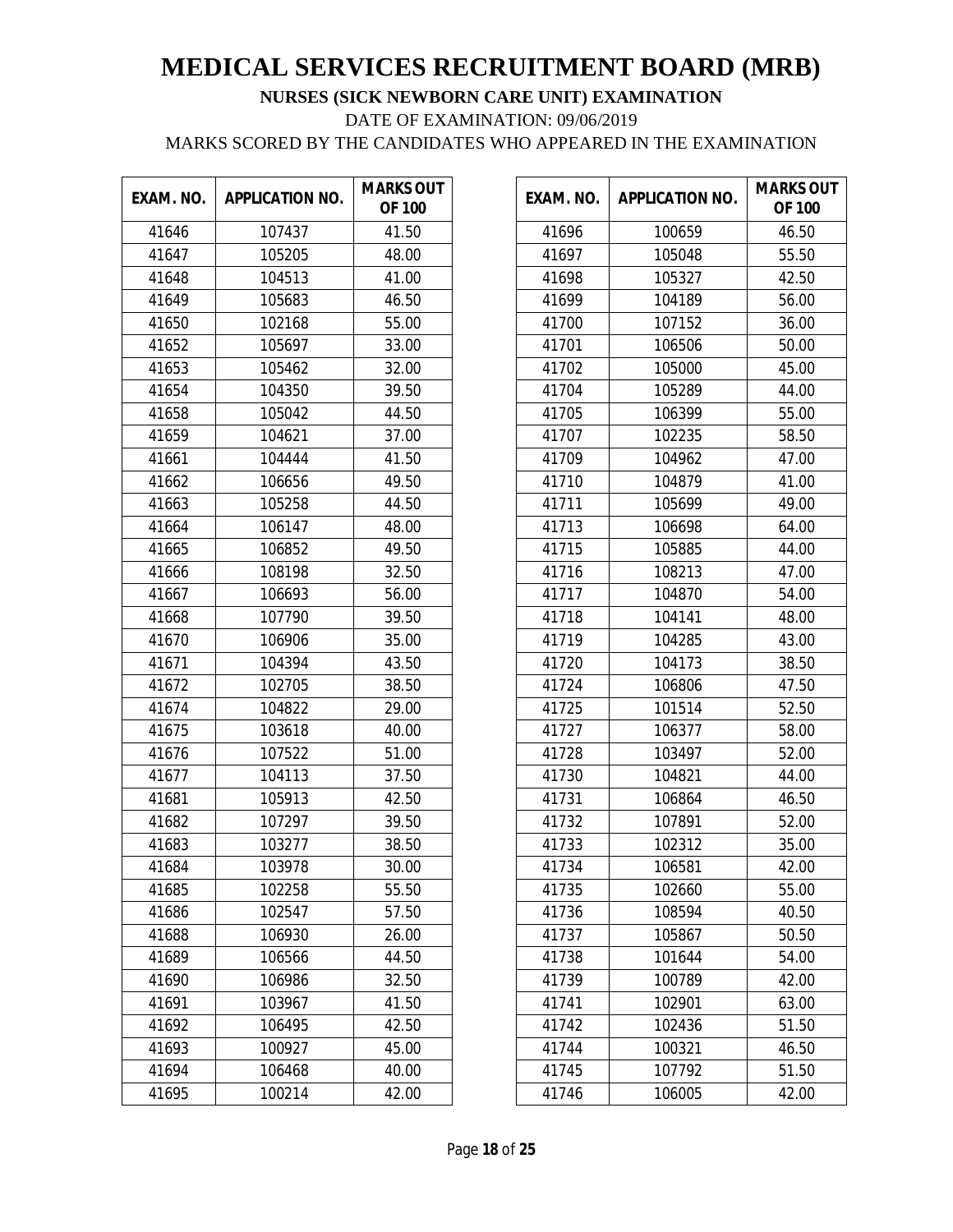| EXAM. NO. | <b>APPLICATION NO.</b> | <b>MARKS OUT</b><br><b>OF 100</b> |
|-----------|------------------------|-----------------------------------|
| 41747     | 107925                 | 41.50                             |
| 41748     | 103852                 | 48.50                             |
| 41750     | 102353                 | 46.00                             |
| 41751     | 103616                 | 35.00                             |
| 41752     | 101779                 | 47.50                             |
| 41753     | 100327                 | 53.50                             |
| 41754     | 106332                 | 32.00                             |
| 41755     | 102405                 | 51.50                             |
| 41756     | 108020                 | 28.00                             |
| 41757     | 106490                 | 50.00                             |
| 41758     | 107751                 | 33.50                             |
| 41760     | 101428                 | 52.00                             |
| 41761     | 103089                 | 42.00                             |
| 41763     | 108001                 | 41.50                             |
| 41764     | 106907                 | 35.00                             |
| 41765     | 103850                 | 54.00                             |
| 41767     | 102070                 | 41.50                             |
| 41768     | 107335                 | 65.50                             |
| 41769     | 107927                 | 48.00                             |
| 41770     | 105820                 | 47.00                             |
| 41771     | 106748                 | 53.50                             |
| 41772     | 106985                 | 43.00                             |
| 41773     | 104882                 | 38.50                             |
| 41774     | 101765                 | 39.00                             |
| 41776     | 100247                 | 55.00                             |
| 41777     | 102982                 | 51.50                             |
| 41778     | 100263                 | 58.00                             |
| 41781     | 107655                 | 42.00                             |
| 41783     | 108565                 | 55.50                             |
| 41784     | 107804                 | 51.50                             |
| 41789     | 104603                 | 36.00                             |
| 41791     | 103478                 | 41.00                             |
| 41792     | 106785                 | 57.50                             |
| 41793     | 103343                 | 53.00                             |
| 41794     | 102061                 | 39.50                             |
| 41796     | 105546                 | 30.00                             |
| 41797     | 102910                 | 40.00                             |
| 41798     | 102476                 | 51.00                             |
| 41800     | 103165                 | 43.00                             |

| EXAM. NO. | <b>APPLICATION NO.</b> | <b>MARKS OUT</b><br><b>OF 100</b> |
|-----------|------------------------|-----------------------------------|
| 41802     | 106647                 | 52.50                             |
| 41803     | 104937                 | 30.50                             |
| 41804     | 100684                 | 42.00                             |
| 41805     | 105227                 | 46.50                             |
| 41806     | 106582                 | 40.50                             |
| 41808     | 106127                 | 45.00                             |
| 41810     | 102239                 | 55.50                             |
| 41811     | 107276                 | 35.50                             |
| 41814     | 100248                 | 52.50                             |
| 41816     | 100620                 | 43.00                             |
| 41817     | 106979                 | 47.50                             |
| 41818     | 105558                 | 53.00                             |
| 41819     | 103506                 | 55.00                             |
| 41820     | 106804                 | 52.00                             |
| 41821     | 101900                 | 38.00                             |
| 41823     | 106439                 | 55.00                             |
| 41824     | 105468                 | 55.00                             |
| 41825     | 103599                 | 34.50                             |
| 41826     | 100547                 | 51.50                             |
| 41827     | 107043                 | 56.00                             |
| 41829     | 100821                 | 62.50                             |
| 41830     | 106252                 | 47.00                             |
| 41833     | 107099                 | 48.00                             |
| 41835     | 101393                 | 49.50                             |
| 41836     | 105804                 | 37.00                             |
| 41837     | 107671                 | 36.00                             |
| 41838     | 105146                 | 51.00                             |
| 41839     | 104198                 | 43.50                             |
| 41840     | 107483                 | 47.50                             |
| 41842     | 103846                 | 58.00                             |
| 41843     | 104151                 | 41.50                             |
| 41844     | 103598                 | 41.50                             |
| 41845     | 104320                 | 56.00                             |
| 41847     | 100665                 | 54.00                             |
| 41848     | 104754                 | 43.50                             |
| 41849     | 106187                 | 44.50                             |
| 41850     | 103922                 | 42.50                             |
| 41851     | 101201                 | 39.50                             |
| 41852     | 104998                 | 43.00                             |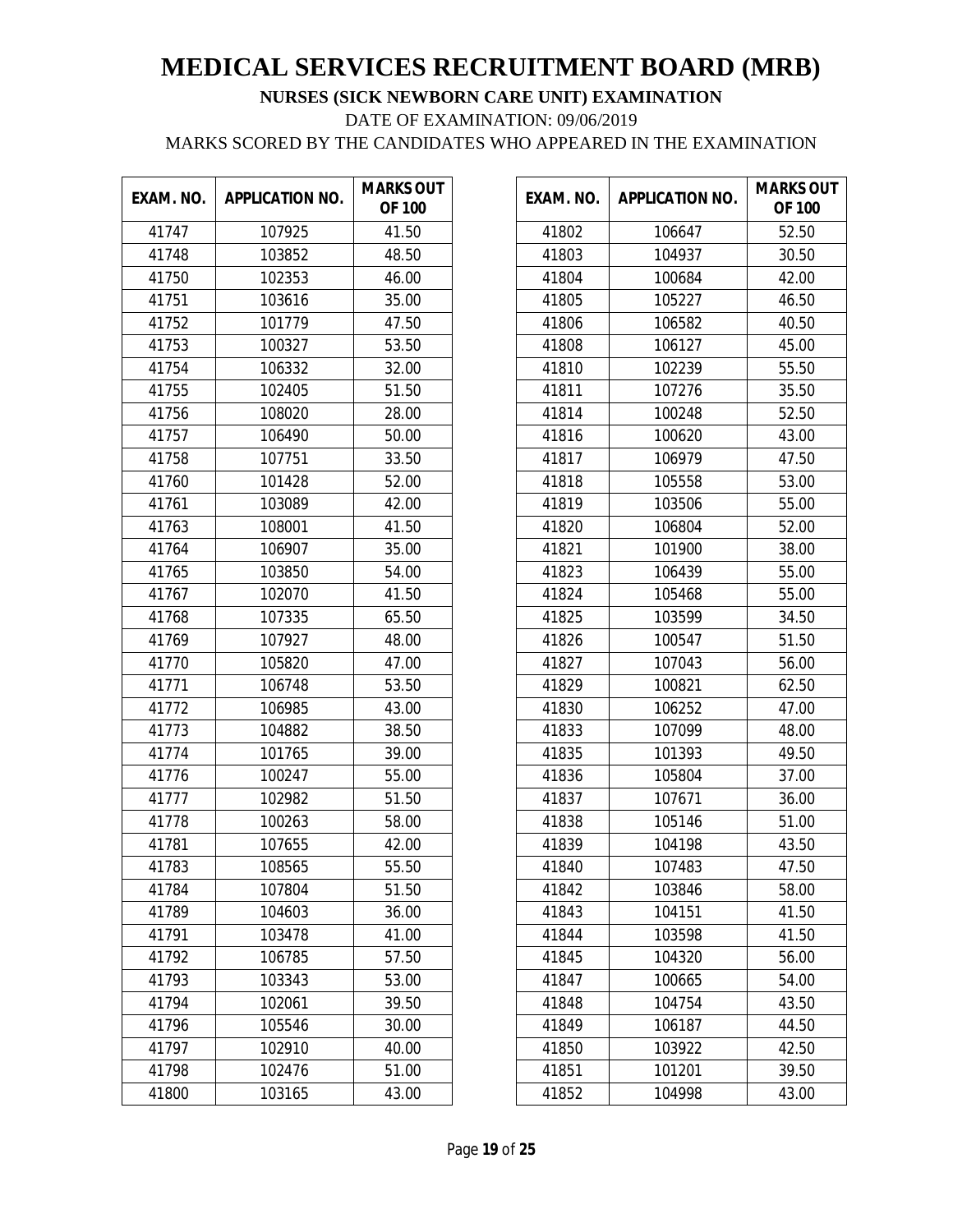| EXAM. NO. | <b>APPLICATION NO.</b> | <b>MARKS OUT</b><br><b>OF 100</b> |
|-----------|------------------------|-----------------------------------|
| 41853     | 103624                 | 47.50                             |
| 41854     | 103134                 | 43.00                             |
| 41855     | 101545                 | 51.00                             |
| 41856     | 107398                 | 57.00                             |
| 41857     | 104029                 | 37.50                             |
| 41858     | 108191                 | 39.00                             |
| 41859     | 102598                 | 44.50                             |
| 41860     | 101122                 | 51.50                             |
| 41861     | 104467                 | 41.00                             |
| 41862     | 108307                 | 50.00                             |
| 41863     | 106412                 | 51.00                             |
| 41866     | 104674                 | 46.50                             |
| 41868     | 106521                 | 46.50                             |
| 41869     | 101373                 | 42.50                             |
| 41870     | 102834                 | 59.50                             |
| 41871     | 102604                 | 57.00                             |
| 41872     | 105078                 | 44.50                             |
| 41873     | 106229                 | 60.00                             |
| 41874     | 104159                 | 37.50                             |
| 41875     | 103563                 | 47.00                             |
| 41876     | 108063                 | 34.00                             |
| 41877     | 108095                 | 49.00                             |
| 41878     | 105961                 | 36.00                             |
| 41879     | 108044                 | 46.50                             |
| 41880     | 106472                 | 42.50                             |
| 41881     | 104550                 | 41.50                             |
| 41882     | 102224                 | 31.50                             |
| 41883     | 104767                 | 39.00                             |
| 41884     | 107217                 | 51.00                             |
| 41885     | 102490                 | 47.50                             |
| 41886     | 103761                 | 60.00                             |
| 41888     | 102229                 | 62.00                             |
| 41889     | 108354                 | 45.00                             |
| 41890     | 106057                 | 51.00                             |
| 41892     | 107794                 | 42.50                             |
| 41893     | 107281                 | 46.50                             |
| 41894     | 108230                 | 41.50                             |
| 41896     | 106017                 | 54.00                             |
| 41897     | 104442                 | 37.00                             |

| EXAM. NO. | <b>APPLICATION NO.</b> | <b>MARKS OUT</b><br><b>OF 100</b> |
|-----------|------------------------|-----------------------------------|
| 41898     | 103592                 | 46.00                             |
| 41899     | 104033                 | 50.00                             |
| 41902     | 104898                 | 69.00                             |
| 41903     | 100958                 | 63.50                             |
| 41904     | 101188                 | 51.00                             |
| 41905     | 103609                 | 39.00                             |
| 41906     | 102950                 | 30.50                             |
| 41907     | 105033                 | 52.00                             |
| 41908     | 106596                 | 52.50                             |
| 41909     | 108473                 | 48.50                             |
| 41910     | 106325                 | 40.00                             |
| 41912     | 105259                 | 49.00                             |
| 41913     | 108132                 | 51.00                             |
| 41914     | 108515                 | 41.50                             |
| 41915     | 108519                 | 51.50                             |
| 41916     | 106638                 | 48.50                             |
| 41917     | 102466                 | 55.50                             |
| 41918     | 105650                 | 50.50                             |
| 41919     | 105941                 | 38.50                             |
| 41921     | 100901                 | 37.50                             |
| 41922     | 100020                 | 49.50                             |
| 41923     | 106866                 | 40.00                             |
| 41925     | 107882                 | 44.50                             |
| 41926     | 107501                 | 39.50                             |
| 41927     | 101632                 | 43.50                             |
| 41928     | 106367                 | 45.50                             |
| 41929     | 106428                 | 48.50                             |
| 41932     | 104800                 | 32.50                             |
| 41933     | 103927                 | 52.50                             |
| 41934     | 102868                 | 39.00                             |
| 41935     | 105016                 | 48.00                             |
| 41936     | 108522                 | 52.50                             |
| 41937     | 104126                 | 38.00                             |
| 41938     | 105575                 | 45.00                             |
| 41940     | 102552                 | 37.00                             |
| 41942     | 101134                 | 54.00                             |
| 41946     | 105118                 | 42.50                             |
| 41947     | 106191                 | 57.50                             |
| 41948     | 105930                 | 32.00                             |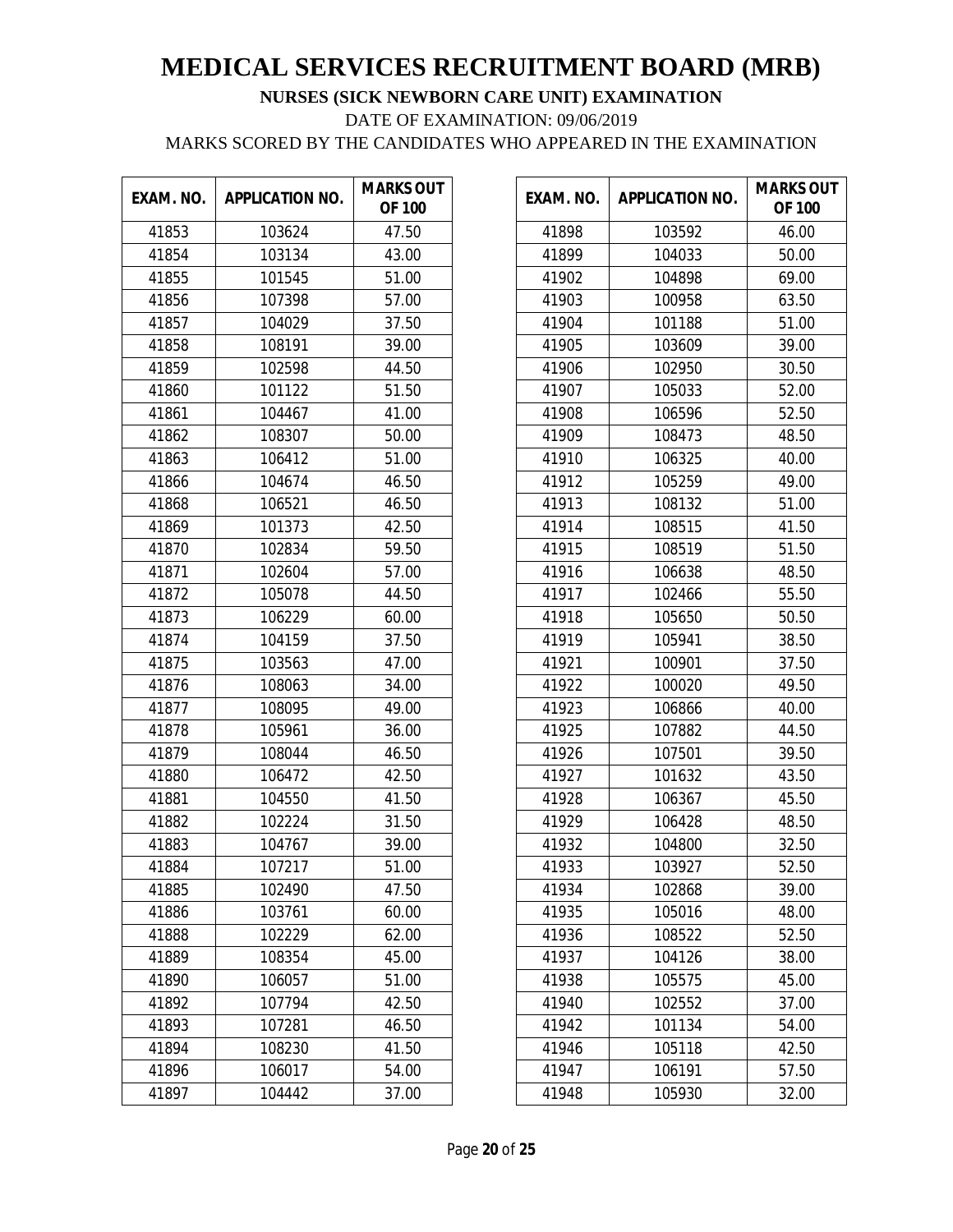| EXAM. NO. | <b>APPLICATION NO.</b> | <b>MARKS OUT</b><br><b>OF 100</b> |
|-----------|------------------------|-----------------------------------|
| 41949     | 103797                 | 38.00                             |
| 41950     | 106691                 | 43.50                             |
| 41951     | 103950                 | 34.50                             |
| 41953     | 107079                 | 38.00                             |
| 41956     | 105767                 | 37.00                             |
| 41957     | 104348                 | 41.50                             |
| 41959     | 104688                 | 44.50                             |
| 41960     | 106382                 | 52.00                             |
| 41961     | 102880                 | 39.50                             |
| 41962     | 104759                 | 40.50                             |
| 41964     | 104784                 | 54.00                             |
| 41965     | 105141                 | 47.50                             |
| 41966     | 104929                 | 41.00                             |
| 41967     | 104023                 | 47.00                             |
| 41968     | 103061                 | 51.00                             |
| 41969     | 101246                 | 40.50                             |
| 41970     | 102303                 | 36.00                             |
| 41972     | 104590                 | 56.00                             |
| 41975     | 105917                 | 40.00                             |
| 41977     | 107315                 | 34.00                             |
| 41978     | 107747                 | 29.50                             |
| 41979     | 103463                 | 28.50                             |
| 41980     | 103130                 | 44.00                             |
| 41981     | 102862                 | 51.00                             |
| 41982     | 105264                 | 55.50                             |
| 41983     | 104319                 | 42.00                             |
| 41984     | 103103                 | 40.00                             |
| 41985     | 103378                 | 53.00                             |
| 41986     | 104840                 | 46.50                             |
| 41987     | 104027                 | 58.00                             |
| 41988     | 104534                 | 31.50                             |
| 41989     | 104802                 | 45.00                             |
| 41990     | 106793                 | 27.00                             |
| 41991     | 105163                 | 49.50                             |
| 41992     | 107052                 | 44.00                             |
| 41993     | 105014                 | 48.50                             |
| 41994     | 103595                 | 49.50                             |
| 41995     | 101821                 | 42.50                             |
| 41997     | 104871                 | 28.00                             |

| EXAM. NO. | <b>APPLICATION NO.</b> | <b>MARKS OUT</b><br><b>OF 100</b> |
|-----------|------------------------|-----------------------------------|
| 41999     | 106136                 | 42.00                             |
| 42000     | 101553                 | 37.00                             |
| 42001     | 108224                 | 56.50                             |
| 42002     | 106556                 | 41.00                             |
| 42004     | 102163                 | 43.00                             |
| 42005     | 103186                 | 58.50                             |
| 42006     | 101888                 | 44.50                             |
| 42007     | 103942                 | 45.50                             |
| 42008     | 107108                 | 54.50                             |
| 42009     | 107868                 | 46.50                             |
| 42010     | 101575                 | 46.50                             |
| 42011     | 102305                 | 42.50                             |
| 42012     | 104564                 | 38.50                             |
| 42013     | 108341                 | 47.00                             |
| 42015     | 107035                 | 44.50                             |
| 42016     | 104531                 | 28.50                             |
| 42018     | 107571                 | 62.00                             |
| 42019     | 106648                 | 37.50                             |
| 42020     | 104940                 | 50.50                             |
| 42021     | 105064                 | 53.00                             |
| 42023     | 104579                 | 56.00                             |
| 42025     | 103238                 | 49.00                             |
| 42026     | 102484                 | 34.00                             |
| 42027     | 100863                 | 48.00                             |
| 42029     | 101285                 | 47.50                             |
| 42030     | 105936                 | 52.00                             |
| 42031     | 107246                 | 49.50                             |
| 42032     | 107022                 | 54.50                             |
| 42033     | 107272                 | 43.00                             |
| 42034     | 104067                 | 46.50                             |
| 42035     | 103145                 | 48.50                             |
| 42036     | 107325                 | 53.50                             |
| 42037     | 107037                 | 42.50                             |
| 42038     | 103322                 | 51.50                             |
| 42039     | 106129                 | 56.50                             |
| 42041     | 105970                 | 50.00                             |
| 42042     | 103033                 | 52.50                             |
| 42043     | 106786                 | 48.50                             |
| 42044     | 107619                 | 33.00                             |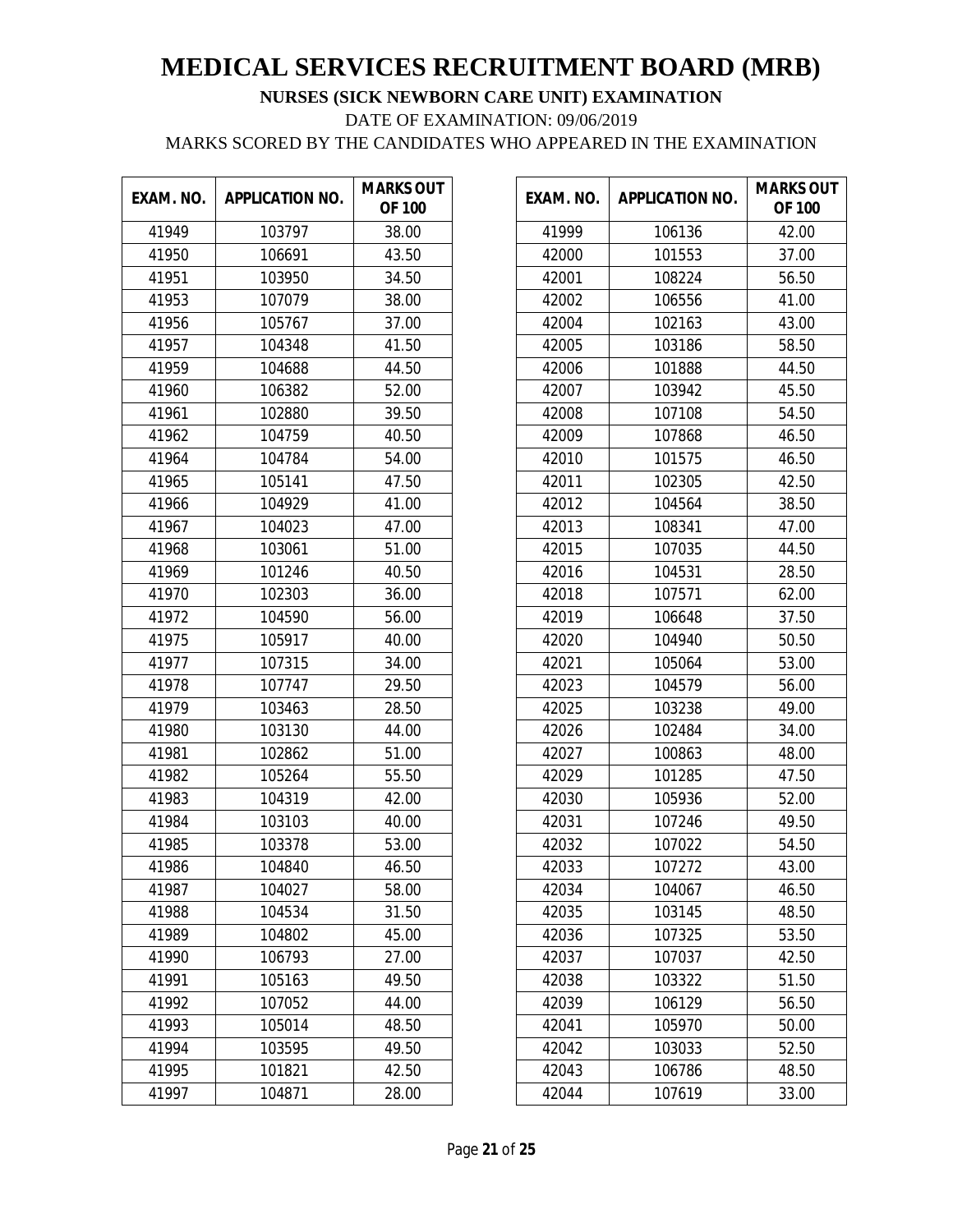| EXAM. NO. | <b>APPLICATION NO.</b> | <b>MARKS OUT</b><br><b>OF 100</b> |
|-----------|------------------------|-----------------------------------|
| 42045     | 102299                 | 37.50                             |
| 42046     | 102072                 | 40.00                             |
| 42047     | 105883                 | 46.00                             |
| 42048     | 106297                 | 28.00                             |
| 42049     | 106773                 | 61.00                             |
| 42050     | 107929                 | 47.50                             |
| 42051     | 106188                 | 34.00                             |
| 42053     | 103261                 | 42.50                             |
| 42054     | 101960                 | 48.00                             |
| 42055     | 106880                 | 54.50                             |
| 42056     | 106004                 | 45.50                             |
| 42057     | 101101                 | 40.00                             |
| 42058     | 107291                 | 39.00                             |
| 42059     | 105859                 | 48.50                             |
| 42061     | 104751                 | 41.50                             |
| 42062     | 104837                 | 47.50                             |
| 42063     | 105335                 | 40.50                             |
| 42066     | 104961                 | 52.00                             |
| 42067     | 100654                 | 44.50                             |
| 42068     | 105582                 | 40.50                             |
| 42070     | 101105                 | 28.50                             |
| 42071     | 108525                 | 34.50                             |
| 42072     | 107117                 | 46.00                             |
| 42073     | 102032                 | 58.00                             |
| 42075     | 108000                 | 34.50                             |
| 42076     | 105701                 | 45.00                             |
| 42077     | 104046                 | 40.50                             |
| 42078     | 107012                 | 53.00                             |
| 42082     | 108112                 | 48.00                             |
| 42083     | 107412                 | 49.00                             |
| 42084     | 107172                 | 44.50                             |
| 42085     | 108093                 | 28.00                             |
| 42086     | 105495                 | 43.00                             |
| 42087     | 103367                 | 44.00                             |
| 42088     | 105763                 | 44.50                             |
| 42089     | 105870                 | 52.50                             |
| 42090     | 103572                 | 50.50                             |
| 42091     | 106540                 | 51.50                             |
| 42092     | 105155                 | 39.50                             |

| EXAM. NO. | <b>APPLICATION NO.</b> | <b>MARKS OUT</b><br><b>OF 100</b> |
|-----------|------------------------|-----------------------------------|
| 42094     | 101115                 | 40.00                             |
| 42095     | 106808                 | 51.00                             |
| 42097     | 106998                 | 33.50                             |
| 42098     | 106703                 | 48.00                             |
| 42099     | 105057                 | 26.00                             |
| 42101     | 102265                 | 41.50                             |
| 42103     | 106131                 | 42.00                             |
| 42104     | 100376                 | 46.00                             |
| 42105     | 104276                 | 36.50                             |
| 42106     | 105510                 | 36.00                             |
| 42107     | 102455                 | 60.00                             |
| 42108     | 107596                 | 43.50                             |
| 42109     | 102208                 | 52.00                             |
| 42110     | 107094                 | 54.50                             |
| 42111     | 100914                 | 45.50                             |
| 42112     | 107826                 | 43.50                             |
| 42113     | 106991                 | 38.00                             |
| 42114     | 104200                 | 49.00                             |
| 42116     | 106803                 | 48.50                             |
| 42118     | 106607                 | 52.50                             |
| 42119     | 104493                 | 40.50                             |
| 42120     | 103591                 | 37.00                             |
| 42121     | 105907                 | 38.00                             |
| 42123     | 102431                 | 47.00                             |
| 42124     | 104841                 | 31.00                             |
| 42125     | 104906                 | 45.00                             |
| 42126     | 102694                 | 29.50                             |
| 42127     | 105963                 | 44.00                             |
| 42128     | 104452                 | 56.50                             |
| 42129     | 105229                 | 47.00                             |
| 42130     | 105703                 | 45.00                             |
| 42131     | 103866                 | 40.00                             |
| 42132     | 108116                 | 24.00                             |
| 42133     | 100400                 | 50.50                             |
| 42138     | 104063                 | 35.50                             |
| 42139     | 104155                 | 42.50                             |
| 42140     | 107357                 | 40.50                             |
| 42141     | 104247                 | 51.50                             |
| 42142     | 100180                 | 51.50                             |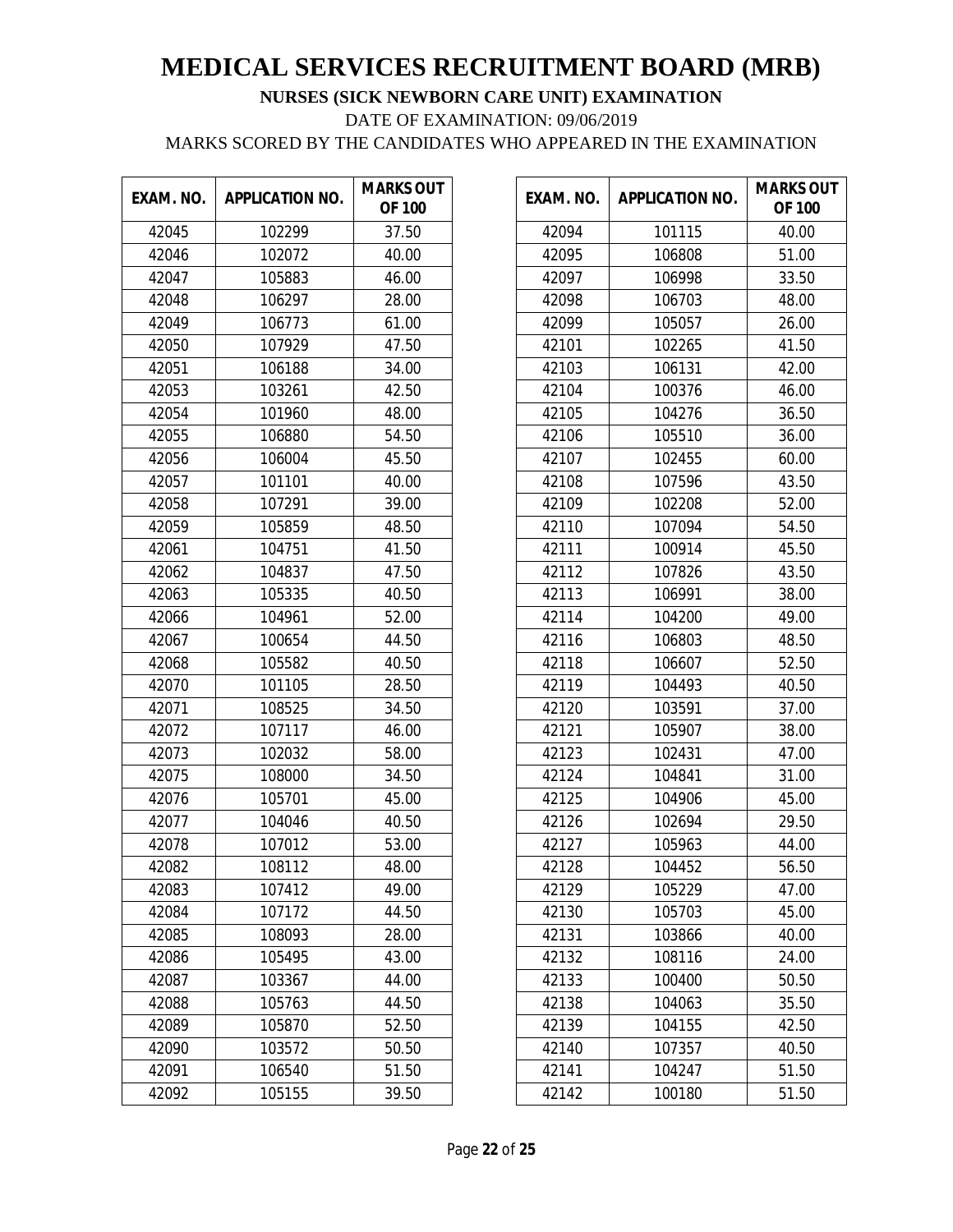| EXAM. NO. | <b>APPLICATION NO.</b> | <b>MARKS OUT</b><br><b>OF 100</b> |
|-----------|------------------------|-----------------------------------|
| 42143     | 101363                 | 60.50                             |
| 42144     | 103323                 | 38.50                             |
| 42145     | 106292                 | 52.00                             |
| 42146     | 103746                 | 47.00                             |
| 42147     | 107243                 | 52.50                             |
| 42148     | 106592                 | 38.00                             |
| 42149     | 108091                 | 43.50                             |
| 42151     | 105756                 | 49.00                             |
| 42152     | 100472                 | 46.00                             |
| 42153     | 105251                 | 37.50                             |
| 42154     | 107148                 | 31.50                             |
| 42155     | 107565                 | 54.50                             |
| 42156     | 103849                 | 43.50                             |
| 42157     | 104274                 | 39.00                             |
| 42160     | 106335                 | 42.00                             |
| 42161     | 105768                 | 52.50                             |
| 42162     | 104329                 | 46.50                             |
| 42163     | 104876                 | 54.50                             |
| 42165     | 105228                 | 37.00                             |
| 42167     | 104975                 | 52.50                             |
| 42168     | 107197                 | 33.00                             |
| 42169     | 106598                 | 43.50                             |
| 42170     | 105157                 | 55.00                             |
| 42172     | 102138                 | 31.50                             |
| 42173     | 106319                 | 51.00                             |
| 42174     | 106862                 | 42.00                             |
| 42175     | 103733                 | 33.00                             |
| 42176     | 107696                 | 43.50                             |
| 42179     | 100460                 | 49.00                             |
| 42180     | 106664                 | 47.00                             |
| 42181     | 100628                 | 44.00                             |
| 42182     | 106908                 | 31.50                             |
| 42184     | 107733                 | 52.50                             |
| 42185     | 102994                 | 38.00                             |
| 42186     | 106321                 | 37.00                             |
| 42187     | 104673                 | 42.00                             |
| 42188     | 106921                 | 31.00                             |
| 42189     | 106680                 | 43.00                             |
| 42190     | 102126                 | 32.00                             |

| EXAM. NO. | <b>APPLICATION NO.</b> | <b>MARKS OUT</b><br><b>OF 100</b> |
|-----------|------------------------|-----------------------------------|
| 42192     | 107244                 | 39.00                             |
| 42193     | 108236                 | 35.00                             |
| 42194     | 107105                 | 55.00                             |
| 42197     | 107757                 | 43.50                             |
| 42198     | 105284                 | 46.00                             |
| 42200     | 108265                 | 30.50                             |
| 42201     | 104669                 | 48.50                             |
| 42202     | 107223                 | 42.00                             |
| 42203     | 107808                 | 44.00                             |
| 42204     | 105031                 | 55.50                             |
| 42206     | 107125                 | 46.00                             |
| 42207     | 107253                 | 43.50                             |
| 42208     | 101995                 | 33.50                             |
| 42209     | 103073                 | 49.00                             |
| 42210     | 106413                 | 33.00                             |
| 42211     | 102513                 | 57.50                             |
| 42212     | 103706                 | 50.50                             |
| 42213     | 100952                 | 65.50                             |
| 42215     | 101562                 | 46.50                             |
| 42216     | 108209                 | 35.50                             |
| 42217     | 101232                 | 34.50                             |
| 42219     | 104959                 | 47.50                             |
| 42220     | 106348                 | 48.50                             |
| 42221     | 106871                 | 50.00                             |
| 42222     | 104562                 | 43.00                             |
| 42223     | 104600                 | 50.50                             |
| 42224     | 103120                 | 37.50                             |
| 42225     | 105952                 | 44.00                             |
| 42226     | 105092                 | 43.00                             |
| 42227     | 102318                 | 43.50                             |
| 42228     | 104828                 | 47.50                             |
| 42229     | 106425                 | 43.50                             |
| 42230     | 104475                 | 55.50                             |
| 42231     | 106789                 | 48.50                             |
| 42232     | 105748                 | 51.00                             |
| 42233     | 106093                 | 40.00                             |
| 42234     | 108460                 | 58.50                             |
| 42235     | 102397                 | 34.00                             |
| 42236     | 105571                 | 48.50                             |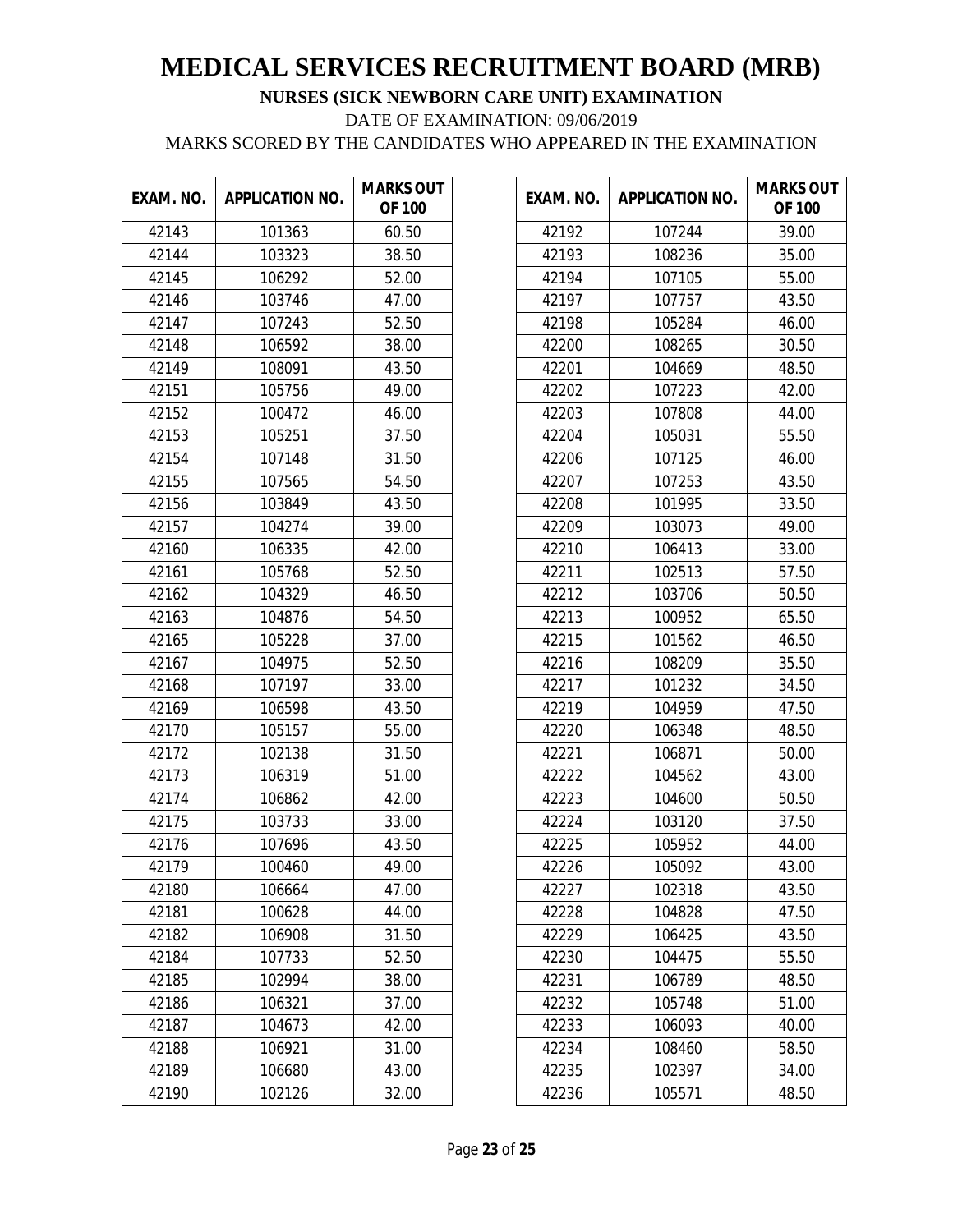| EXAM. NO. | <b>APPLICATION NO.</b> | <b>MARKS OUT</b><br><b>OF 100</b> |
|-----------|------------------------|-----------------------------------|
| 42239     | 108257                 | 56.00                             |
| 42240     | 106471                 | 50.50                             |
| 42241     | 105540                 | 37.50                             |
| 42242     | 103496                 | 42.00                             |
| 42244     | 105269                 | 42.00                             |
| 42245     | 102173                 | 35.50                             |
| 42246     | 106726                 | 52.50                             |
| 42247     | 108388                 | 48.00                             |
| 42248     | 107082                 | 45.50                             |
| 42250     | 106774                 | 49.00                             |
| 42253     | 104983                 | 35.50                             |
| 42254     | 106481                 | 48.00                             |
| 42255     | 107879                 | 52.00                             |
| 42256     | 106620                 | 59.50                             |
| 42257     | 107007                 | 56.50                             |
| 42258     | 102231                 | 55.00                             |
| 42259     | 102389                 | 46.50                             |
| 42260     | 104546                 | 48.50                             |
| 42261     | 107184                 | 34.00                             |
| 42264     | 107816                 | 45.00                             |
| 42265     | 107893                 | 31.00                             |
| 42266     | 105619                 | 44.00                             |
| 42267     | 106385                 | 45.00                             |
| 42268     | 106615                 | 37.00                             |
| 42269     | 104742                 | 54.50                             |
| 42270     | 107726                 | 54.50                             |
| 42271     | 105332                 | 56.50                             |
| 42273     | 102939                 | 48.50                             |
| 42275     | 104471                 | 43.00                             |
| 42276     | 106672                 | 46.00                             |
| 42277     | 104405                 | 60.00                             |
| 42278     | 106728                 | 35.50                             |
| 42279     | 106560                 | 52.00                             |
| 42280     | 103663                 | 47.00                             |
| 42281     | 102658                 | 46.50                             |
| 42283     | 104491                 | 41.50                             |
| 42284     | 106614                 | 53.50                             |
| 42285     | 106924                 | 47.00                             |
| 42286     | 103480                 | 36.50                             |

| EXAM. NO. | <b>APPLICATION NO.</b> | <b>MARKS OUT</b><br><b>OF 100</b> |
|-----------|------------------------|-----------------------------------|
| 42287     | 107169                 | 40.00                             |
| 42288     | 103590                 | 44.00                             |
| 42289     | 107185                 | 42.00                             |
| 42290     | 101523                 | 30.00                             |
| 42291     | 103350                 | 34.00                             |
| 42293     | 105965                 | 54.00                             |
| 42294     | 103769                 | 32.50                             |
| 42295     | 104842                 | 55.50                             |
| 42296     | 106094                 | 52.00                             |
| 42297     | 103966                 | 47.50                             |
| 42298     | 101056                 | 44.00                             |
| 42299     | 102657                 | 48.00                             |
| 42300     | 101264                 | 44.00                             |
| 42302     | 106802                 | 46.50                             |
| 42303     | 105036                 | 49.50                             |
| 42304     | 107101                 | 33.00                             |
| 42305     | 101209                 | 37.00                             |
| 42306     | 105623                 | 56.00                             |
| 42307     | 107645                 | 32.50                             |
| 42308     | 105341                 | 47.00                             |
| 42309     | 102679                 | 47.00                             |
| 42310     | 104409                 | 42.00                             |
| 42311     | 100023                 | 53.00                             |
| 42312     | 102462                 | 38.00                             |
| 42313     | 108234                 | 28.00                             |
| 42315     | 104520                 | 46.50                             |
| 42316     | 102859                 | 50.50                             |
| 42317     | 107302                 | 35.50                             |
| 42319     | 101573                 | 53.00                             |
| 42321     | 104731                 | 47.50                             |
| 42323     | 106040                 | 33.50                             |
| 42324     | 107933                 | 38.50                             |
| 42325     | 102095                 | 44.50                             |
| 42326     | 105602                 | 52.50                             |
| 42327     | 105640                 | 57.00                             |
| 42328     | 105255                 | 44.00                             |
| 42329     | 104093                 | 34.50                             |
| 42330     | 107736                 | 44.00                             |
| 42331     | 102693                 | 33.00                             |